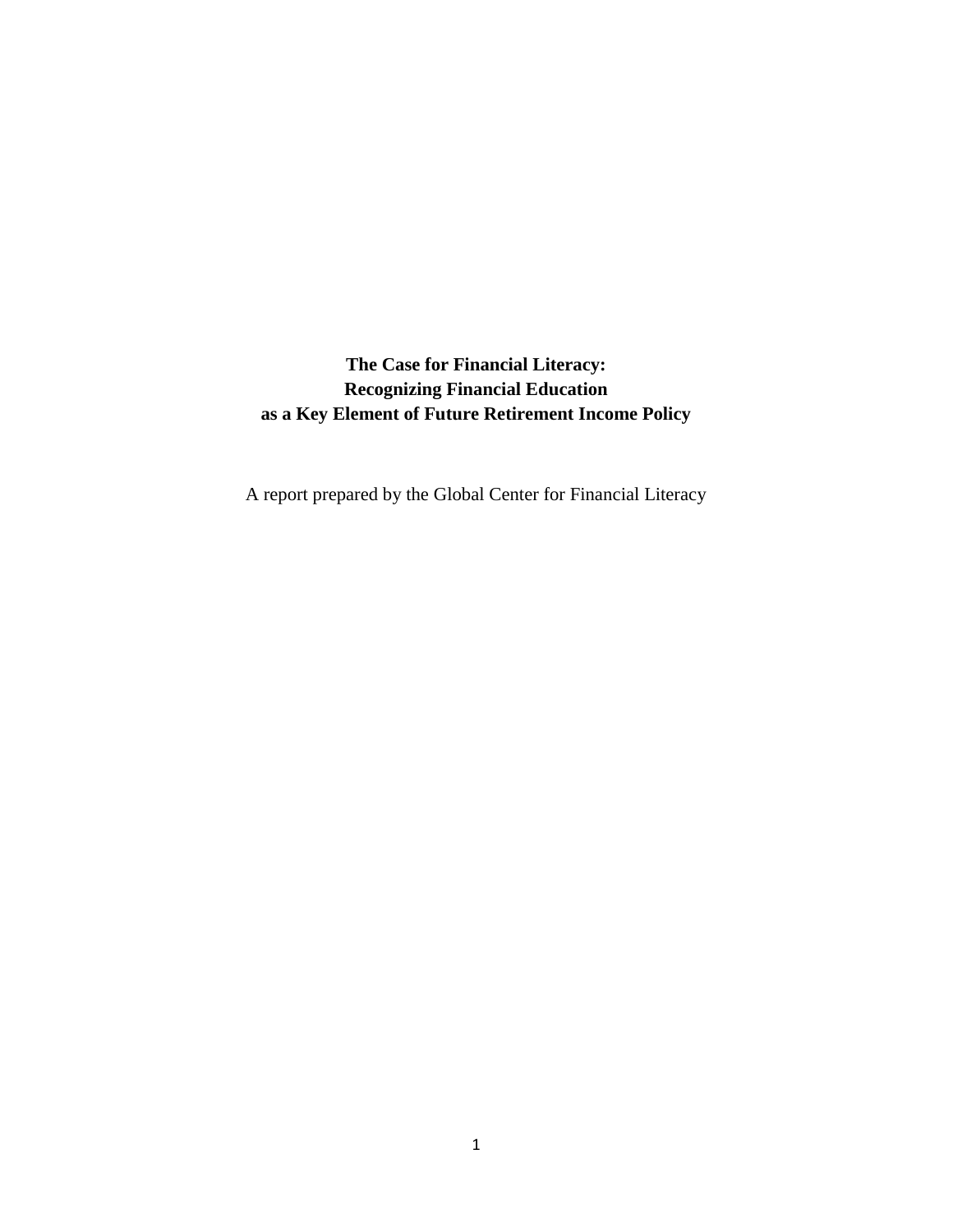### **Introduction**

The last few decades have seen a dramatic transformation in the arena of retirement security. This transformation is marked by two significant changes: individuals have become progressively more responsible for making their own pension and retirement decisions, and financial markets around the world have become increasingly accessible to the small investor. This empowerment has been accompanied by greater individual exposure to market risk and increasingly complex financial products and services, many of which are difficult for financially unsophisticated investors to grasp. For people around the world, a secure retirement will depend on how well they make the transition to this new landscape.

The United States presents a powerful example of how these changes have played out. Prior to the 1980s, many Americans relied on Social Security and defined-benefit plans under which employers promised to provide specific pension payments upon retirement, usually based on a salary and tenure formula. Today, members of the so-called Baby Boom generation are seeing their retirement years financed through defined-contribution (DC) plans and Individual Retirement Accounts (IRAs), the values of which fluctuate depending upon contribution rates and investment gains and losses. Indeed, in 1980, about 40 percent of private-sector pension contributions went to defined-contribution plans; 20 years later, almost 90 percent of such contributions went to personal accounts, predominantly 401(k) plans (Poterba, Venti, and Wise, 2008). As more defined-benefit plans are frozen or terminated, individually managed accounts will be institutionalized as the mainstay of retirement.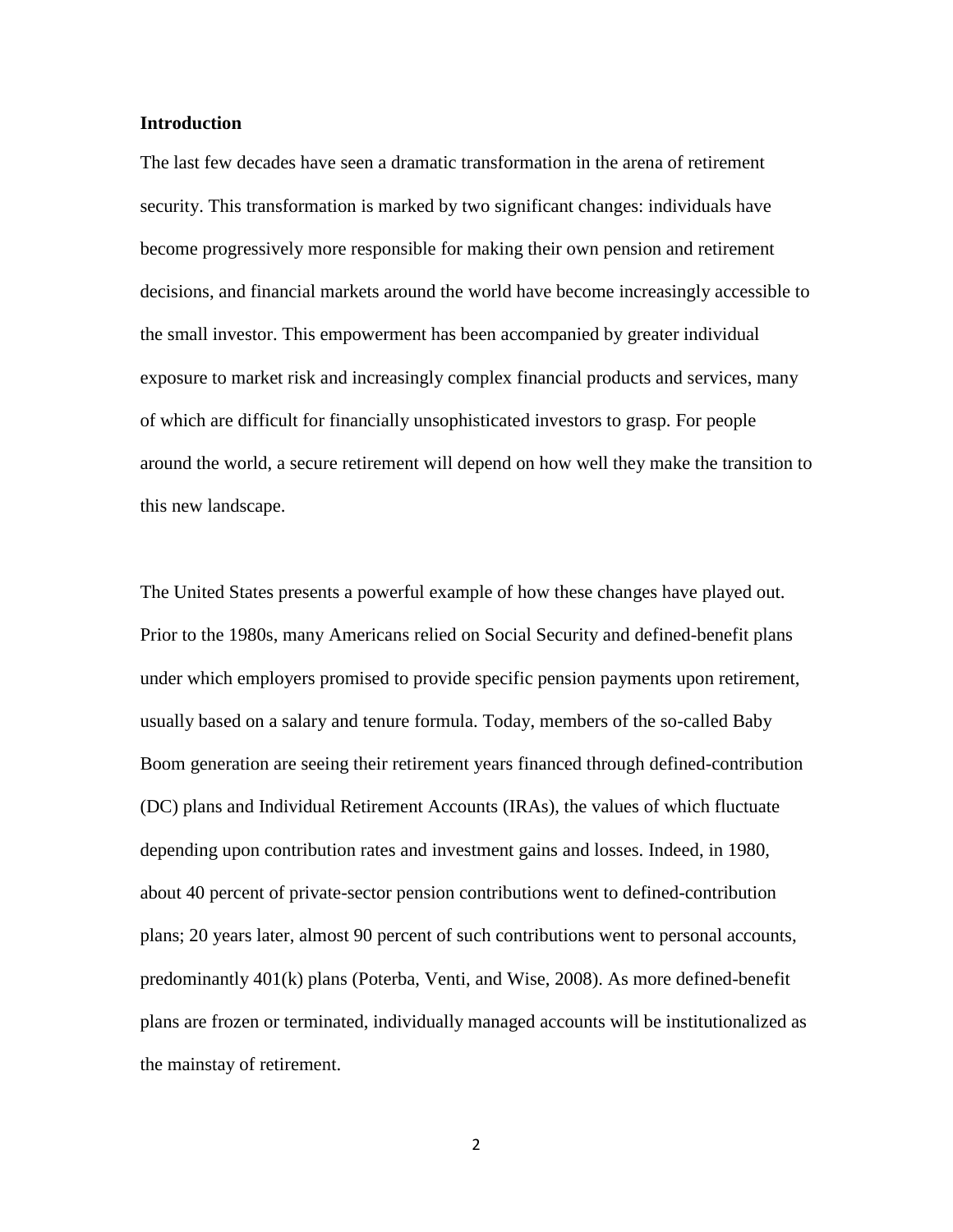There are advantages to the DC retirement savings model. It permits more worker flexibility and labor mobility. Since workers change jobs more often than in the past, their pensions need to be portable, which the DC model allows. However, the flexibility that permits workers to take the funds with them when they change jobs also can be exploited to tap the funds for non-retirement purposes. Defined-contribution plans also expose workers more immediately to financial market risks.

The living standards of aging citizens around the world will hinge on how well workers plan for retirement. Research shows that successful retirement planning depends strongly on an individual's level of financial literacy, defined as *the ability to process economic information and make informed decisions about household finances, wealth accumulation, pension contributions, and decumulation after retirement* (Lusardi and Mitchell, 2013). Government policies to promote financial education may, therefore, play a critical supporting role in enhancing retirement security.

This report provides a review of international scholarship in the area of financial knowledge and its relationship to retirement planning and security, drawing on recent studies to establish how much (or how little) people know and who falls into the high-risk groups. This report also reviews broad strategies for effective financial education programs, explaining why they must begin early in an individual's life cycle and why they must be institutionalized as lifelong learning.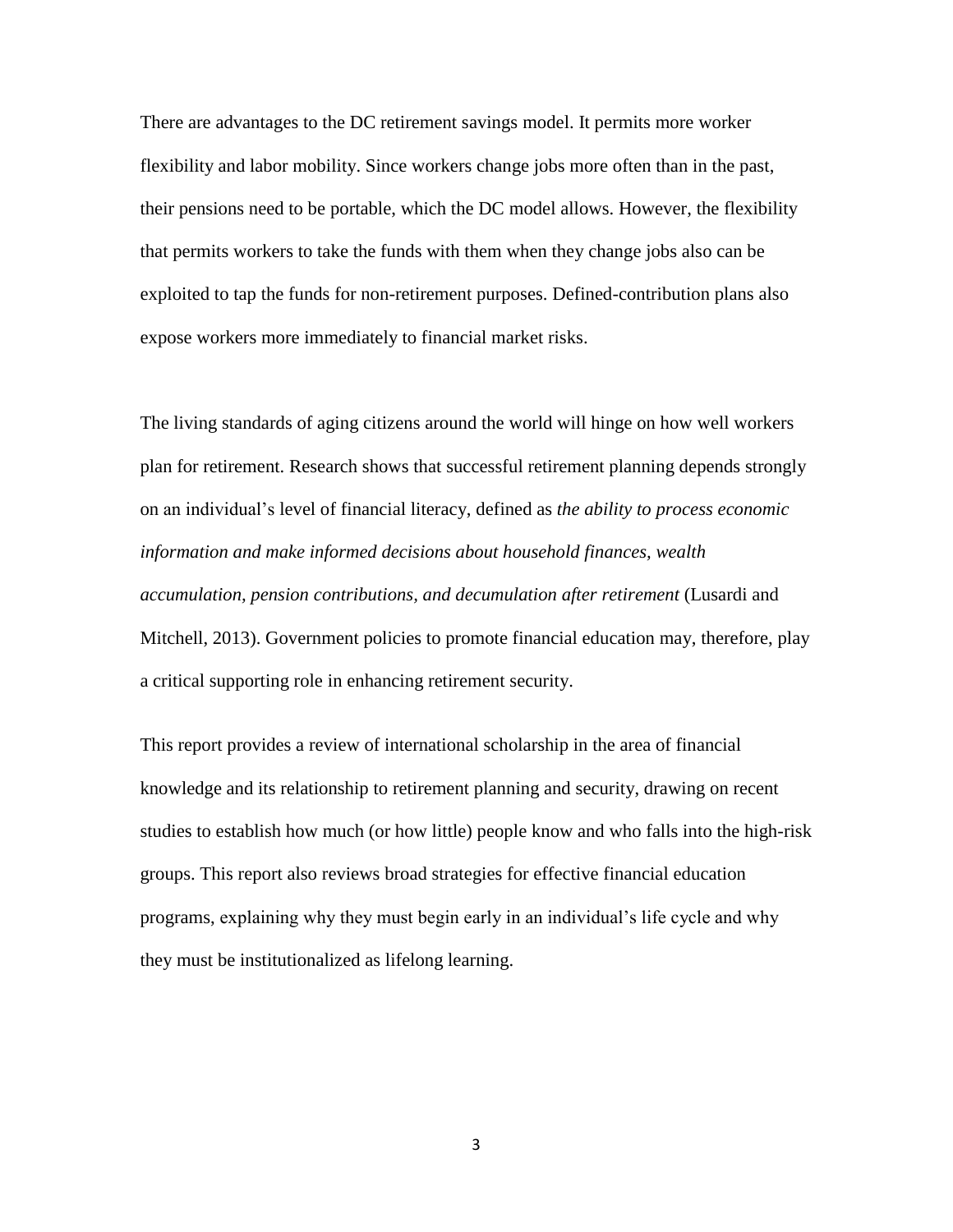# *The role of retirement planning*

Retirement security can be boosted through early planning and saving. Yet many workers spend no time even thinking about their post-employment years. Notwithstanding the changes in the retirement landscape and the increase in individual responsibility, the majority of workers in an international comparison of financial literacy performed by Lusardi and Mitchell (2011c) did little or no planning for retirement. For example, in the United States, only about two-fifths of the respondents (43 percent) say they have ever even tried to figure out how much they need to save for retirement. This finding confirms the results of previous studies looking at different time periods. Many workers had given little or no thought to their retirement, even when they were only five to ten years away from it (Lusardi, 1999; Lusardi and Mitchell, 2007a; Lusardi and Beeler, 2007; Lusardi, 2009).

This failure to plan is concentrated among specific population subgroups, including respondents with low education levels, minorities, and women. These groups are less likely to save for retirement than the general population, leaving them potentially more vulnerable when their working years end. For women, the problem is especially worrisome since they generally live longer than men. These population subgroups also tend to have no minimum level of savings set aside as a buffer against job loss, sudden out-of-pocket medical expenses, or other adverse shocks (Hubbard, Skinner, and Zeldes, 1995; Lusardi, Schneider, and Tufano, 2011).

Even though a sizeable portion of the population does not think about its retirement needs, several studies have found that people who plan for retirement accumulate more retirement savings. In examining data from the 1992 Health and Retirement Study (HRS),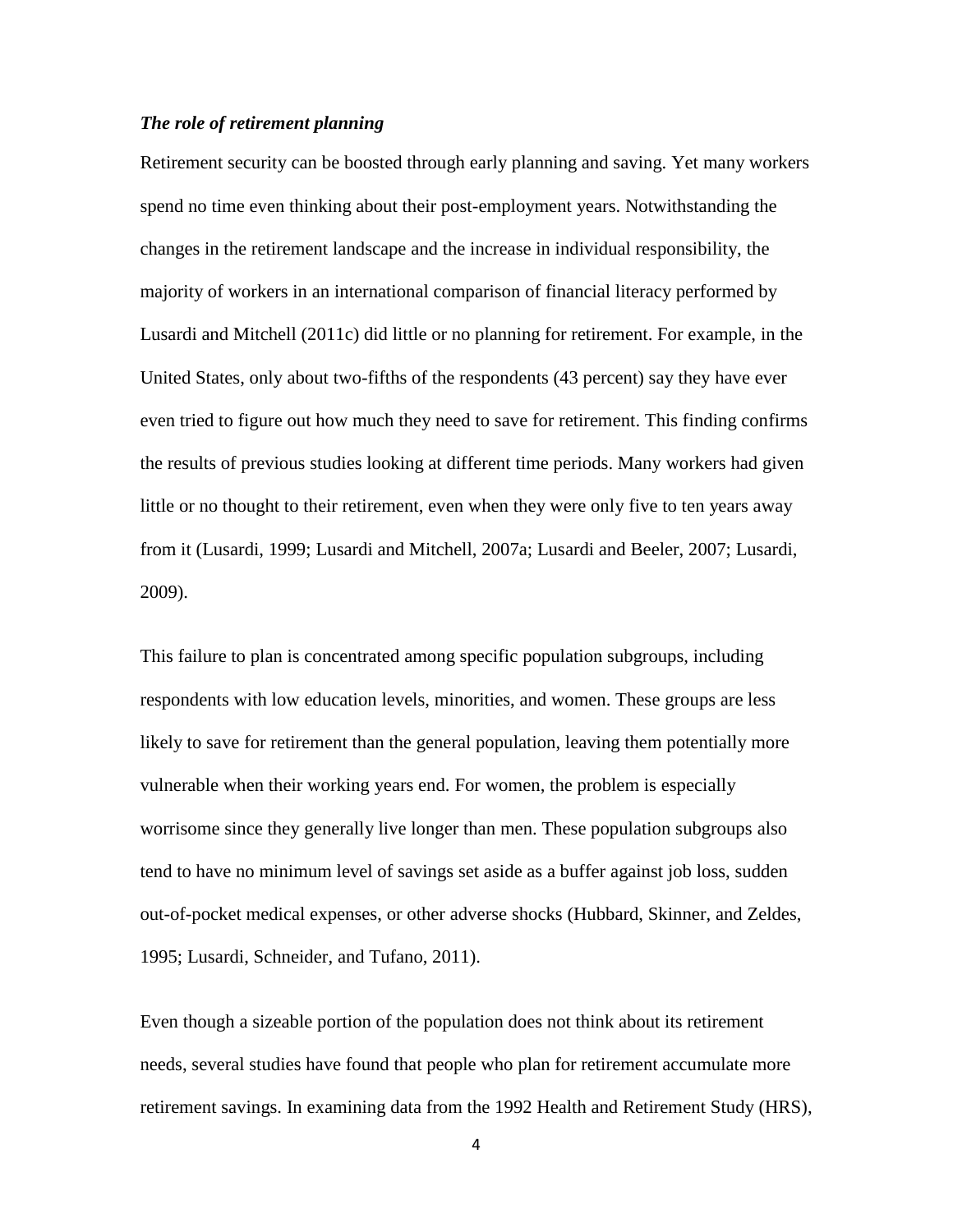a longitudinal survey of more than 26,000 Americans which is supported by the National Institutes on Aging in the United States, Lusardi (1999) found that how much thought individuals 50 years old and older put into retirement was a strong predictor of retirement wealth. The impact was quantitatively important: Those who thought about retirement, even a little, had double the wealth of those who did not think about it (see median wealth holdings in Table 1). Similar findings came out of other waves of the HRS (Table 1, Wave 2004). A special module on financial literacy and retirement planning in the 2004 HRS asked older respondents whether they had ever tried to figure out how much they will need to save for retirement, whether they were able to develop a plan, and also whether they were able to stick to the plan. Those who answered affirmatively accumulated three times as much wealth as those who did not (Lusardi and Mitchell, 2011a). Table 2 reports the distribution of total net worth across different planning types from that module. At the median, planners accumulate three times the amount of wealth as non-planners. Moreover, the amount of planning also matters. Those who are able to develop a plan and stick to it accumulate much more wealth than simple planners. Similar results about planning and wealth are found using data from the American Life Panel (Lusardi and Mitchell, 2009) and the National Financial Capability Study (Lusardi and Mitchell, 2011c).

These findings are not unique to the United States. Similar questions about retirement planning were added to the Dutch Central Bank Household Survey (DHS), and research by Van Rooij, Lusardi, and Alessie (2012) shows that retirement planning is associated with much higher levels of retirement savings in the Netherlands.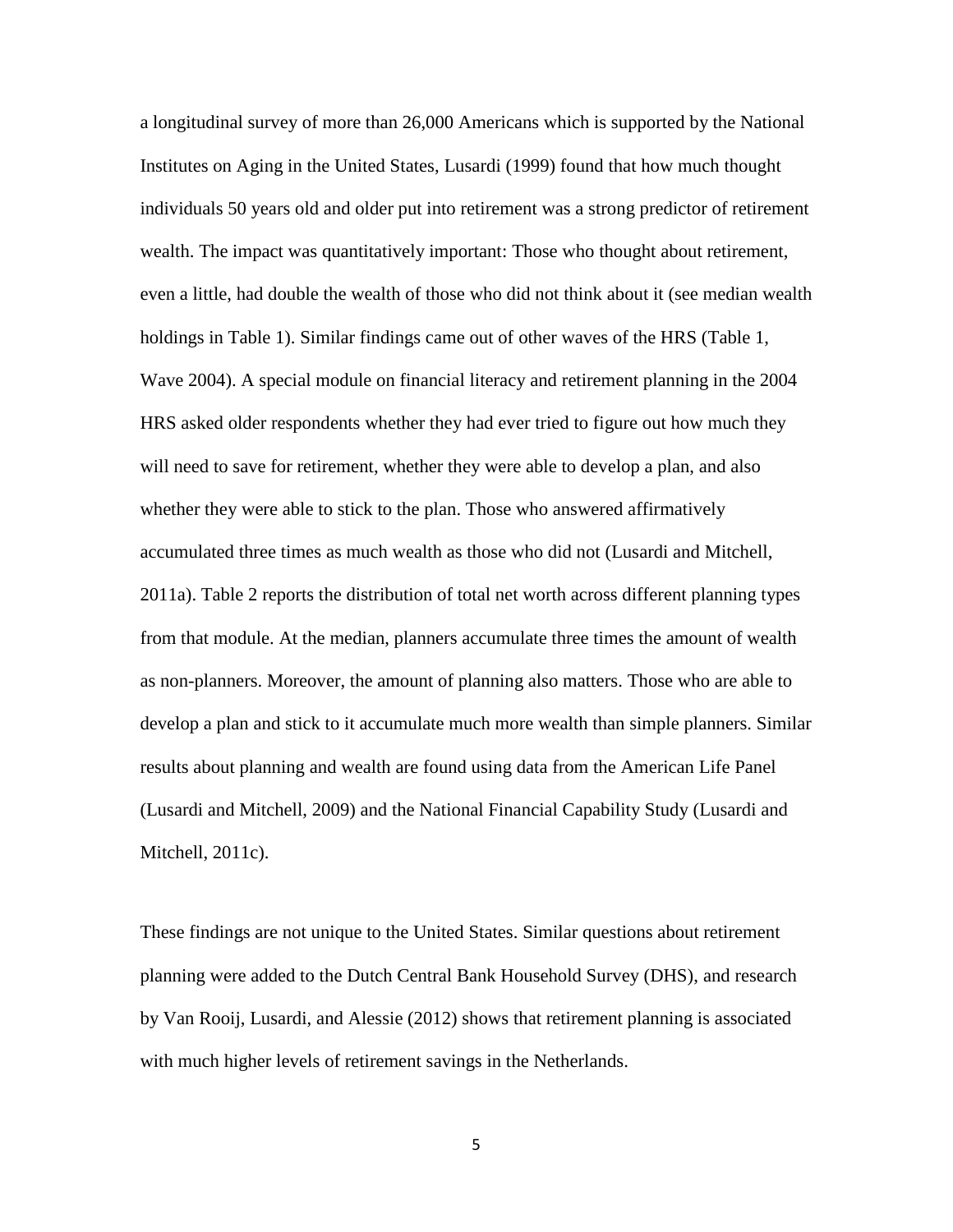However, these findings do not necessarily prove that retirement planning *causes* higher household wealth. It may be that possessing higher levels of wealth causes individuals to plan more for their retirement. Moreover, as mentioned earlier, lack of planning seems concentrated among specific groups, such as those with low education or women, populations that also tend to have low amounts of wealth.

Research by Lusardi and Mitchell (2007a) and van Rooji, Lusardi, and Alessie (2012) addressed the important issue of causality. They looked at variations in housing equity brought on by changes in home prices (an occurrence beyond a household's control) and other similar changes to see if these changes influenced the extent of retirement planning. They found that the direction of causality goes from retirement planning to wealth accumulation, rather than from amassing wealth to financial planning.

If planning can make such a difference, why do people fail to plan? Poor financial understanding is part of the answer. Studies show that low levels of financial literacy may detrimentally affect behavior linked to personal finances. Individuals with a poor grasp of interest compounding may engage in high-cost credit card borrowing. They may pay high fees when using financial services. Lusardi and Tufano (2009a, b) found that individuals with low financial literacy are more likely to enter into high-cost transactions, incurring high fees and problems with debt. More financially literate individuals, on the other hand, better understand risk diversification and tend to include stocks in their portfolios (Van Rooij et al., 2011; Christelis et al., 2010). There is also a strong correlation between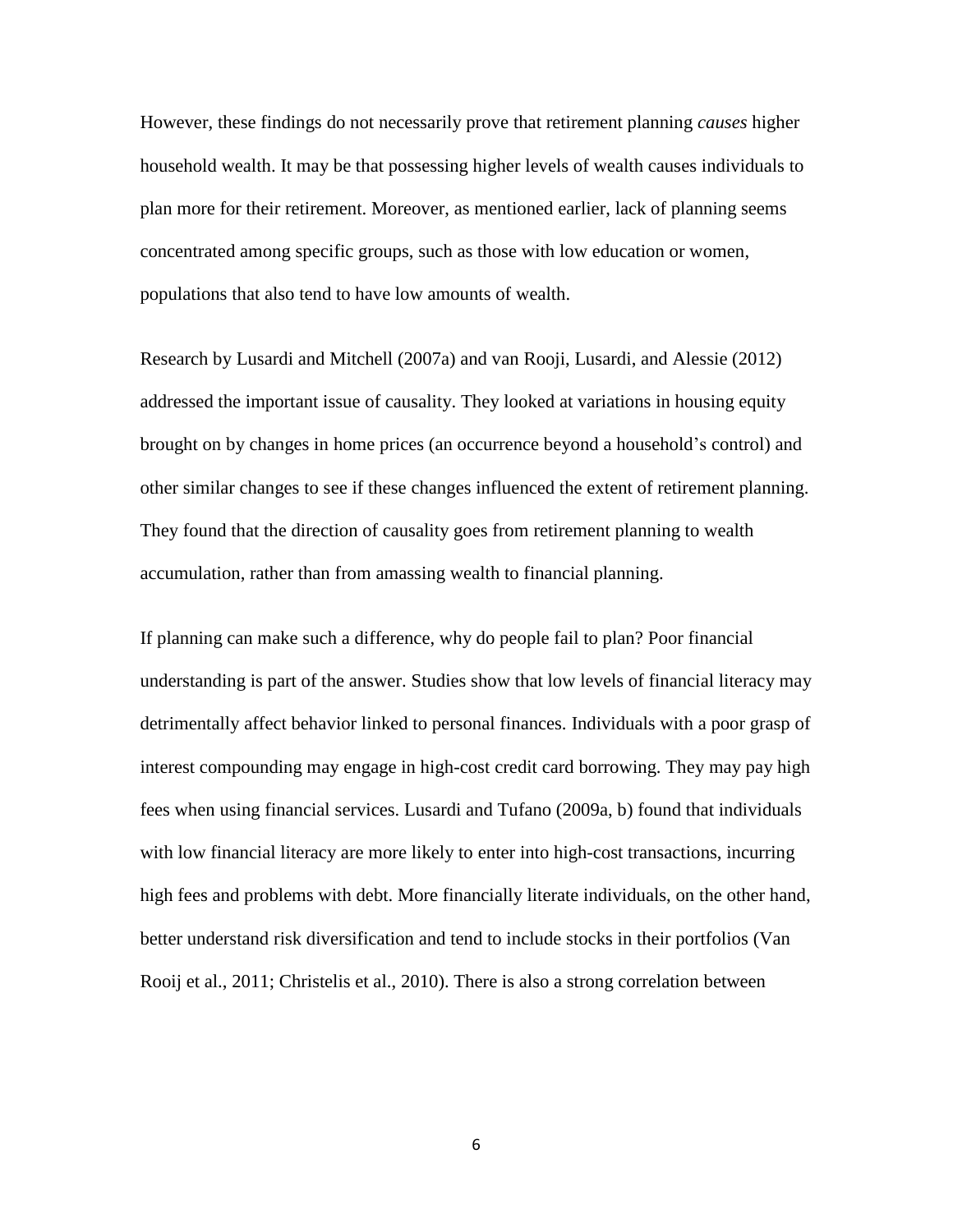financial literacy and investment in lower-cost funds (Hastings and Tejeda Ashton, 2008; Hastings and Mitchell,  $2011$ )<sup>1</sup>.

## *Financial literacy: measurement and findings*

While it is important to assess how individuals make financial decisions, in practice financial knowledge is difficult to quantify. Measures of financial literacy suffer from limitations, including measurement error and the possibility that the answers might not reflect "true" knowledge. Prior to 2000, few researchers had incorporated financial literacy into theoretical models of saving and financial decision-making.

An experimental financial literacy module designed by Lusardi and Mitchell (2008, 2011b, c) first appeared in the 2004 Health and Retirement Study. The module carried questions around three basic concepts seen as necessary for informed retirement planning and saving decisions: interest compounding, inflation, and risk diversification. These three questions are now the benchmark by which many analysts measure financial literacy, and they have been added to national surveys around the world (Lusardi and Mitchell, 2011c):

• Suppose you had \$100 in a savings account and the interest rate was 2 percent per year. After five years, how much do you think you would have in the account if you left the money to grow? [more than \$102, exactly \$102, less than \$102, do not know, refuse to answer]

• Imagine that the interest rate on your savings account was 1 percent per year and inflation was 2 percent per year. After one year, would you be able to buy: [more than, exactly the same as, or less than today; do not know or refuse to answer] with the money in this account?

l

 $^1$  Lusardi and Mitchell (2013) provide a comprehensive overview of the literature on financial literacy and its effect on financial behaviors.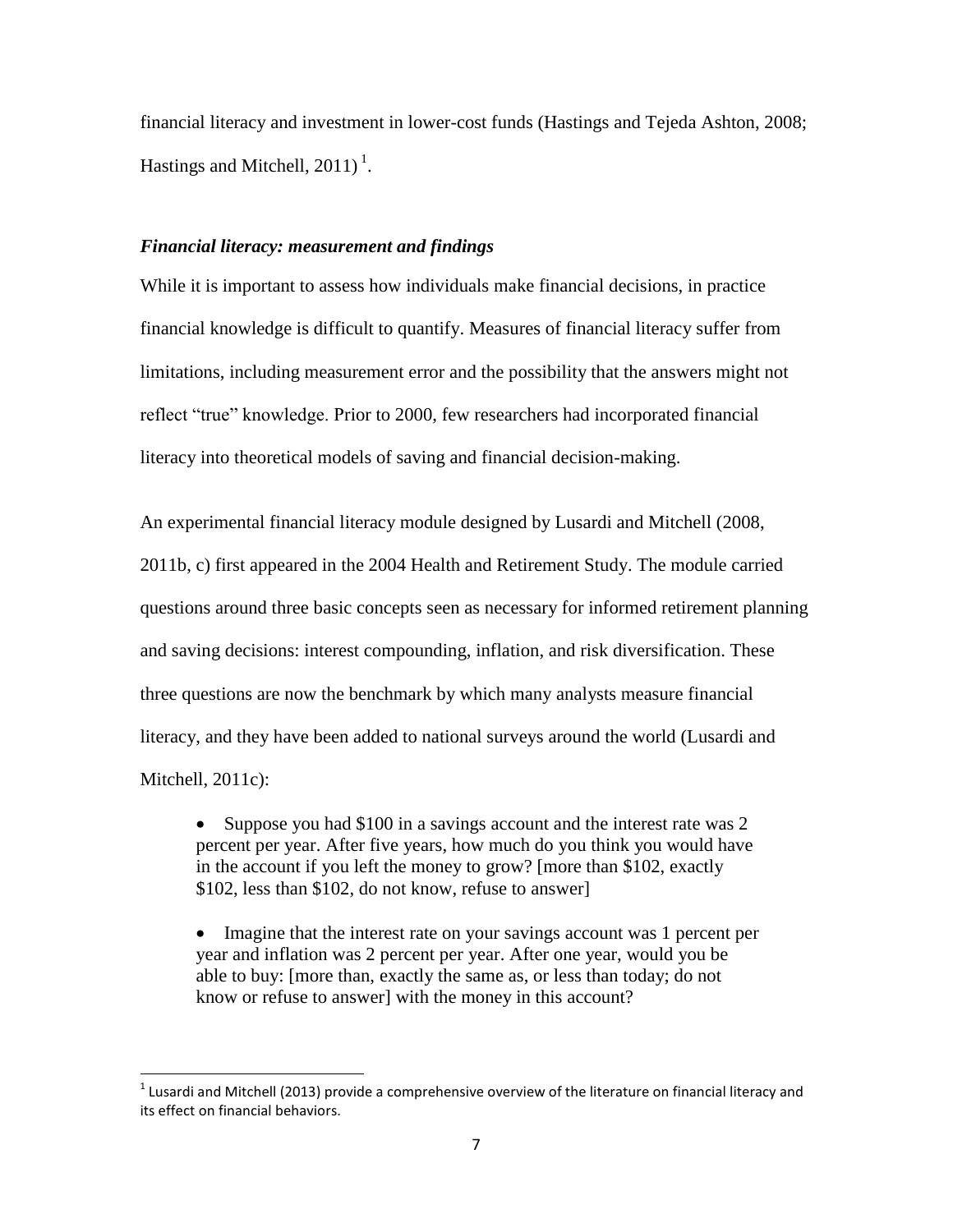• Do you think that the following statement is true or false? 'Buying a single company stock usually provides a safer return than a stock mutual fund.' [do not know; refuse to answer]

The first question measures numeracy, or the capacity to do a simple calculation related to interest compounding. The second question measures understanding of inflation, again in the context of a simple financial decision. The third question is a joint test of knowledge about stocks, stock mutual funds, and risk diversification; a correct answer requires knowing what a stock is and knowing that a mutual fund is composed of many stocks. Since many retirement savings decisions deal with financial markets, it is important to both understand the stock market and differentiate among levels of financial knowledge.

To see how these literacy questions play out globally, Lusardi and Mitchell (2011c) collaborated with teams from several countries, including the United States, New Zealand, Japan, Italy, the Netherlands, Germany, Sweden, and Russia to compare financial literacy across countries. They discovered that financial illiteracy is widespread, even where financial markets are well developed, such as in Germany, the Netherlands, Sweden, Japan, and New Zealand. The findings suggest that financial literacy is not specific to a given country or stage of economic development. However, where people score high on math and science tests, they also tend to score high on questions measuring numeracy (OECD, 2005).

The research found that people are more knowledgeable about inflation if their country has experienced it recently. Italians, for example, tend to answer the question on inflation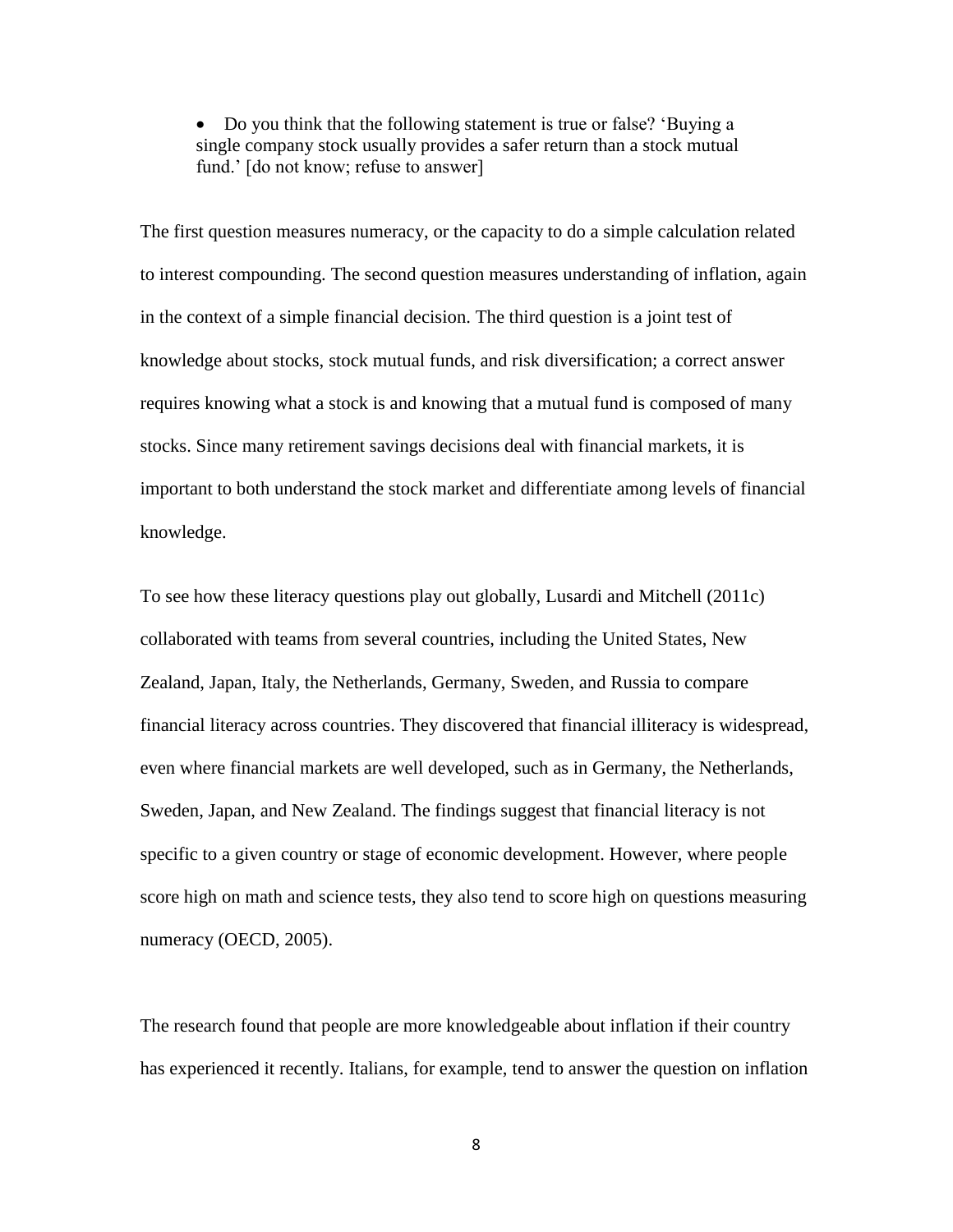correctly but respondents in Japan, which experienced deflation, do not. Meanwhile, residents of countries that underwent pension privatization, such as Sweden, have a better understanding of risk diversification, while Russians and people born in East Germany, who had little exposure to a market economy when they were growing up, know less about it. It is notable, however, that even in countries with very developed financial markets, many respondents incorrectly answer the question about risk diversification. As many as one-third of respondents in the United States respond that they 'do not know' the answer to that question.

The studies in this international project indicate that financial literacy levels differs along a range of demographics, including age, income, education, employment, and gender. Age patterns follow an inverted U-shape, with knowledge being lowest for young and older groups and peaking in the middle of the life cycle. Researchers hypothesize that this is consistent with knowledge rising with experience and decaying at older ages. In all countries, respondents with more education display higher financial knowledge than lesseducated respondents, but even at high levels of schooling financial literacy tends to be low. Moreover, education is not a good proxy for financial literacy. When education and financial literacy are included in multivariate regression models, both are statistically significant—indicating that financial literacy has an effect above and beyond education.

Employment is also a factor. Financial literacy is higher among those who are working than those who are jobless and, in some countries, financial knowledge is stronger among the self-employed. These findings may reflect exposure to financial education programs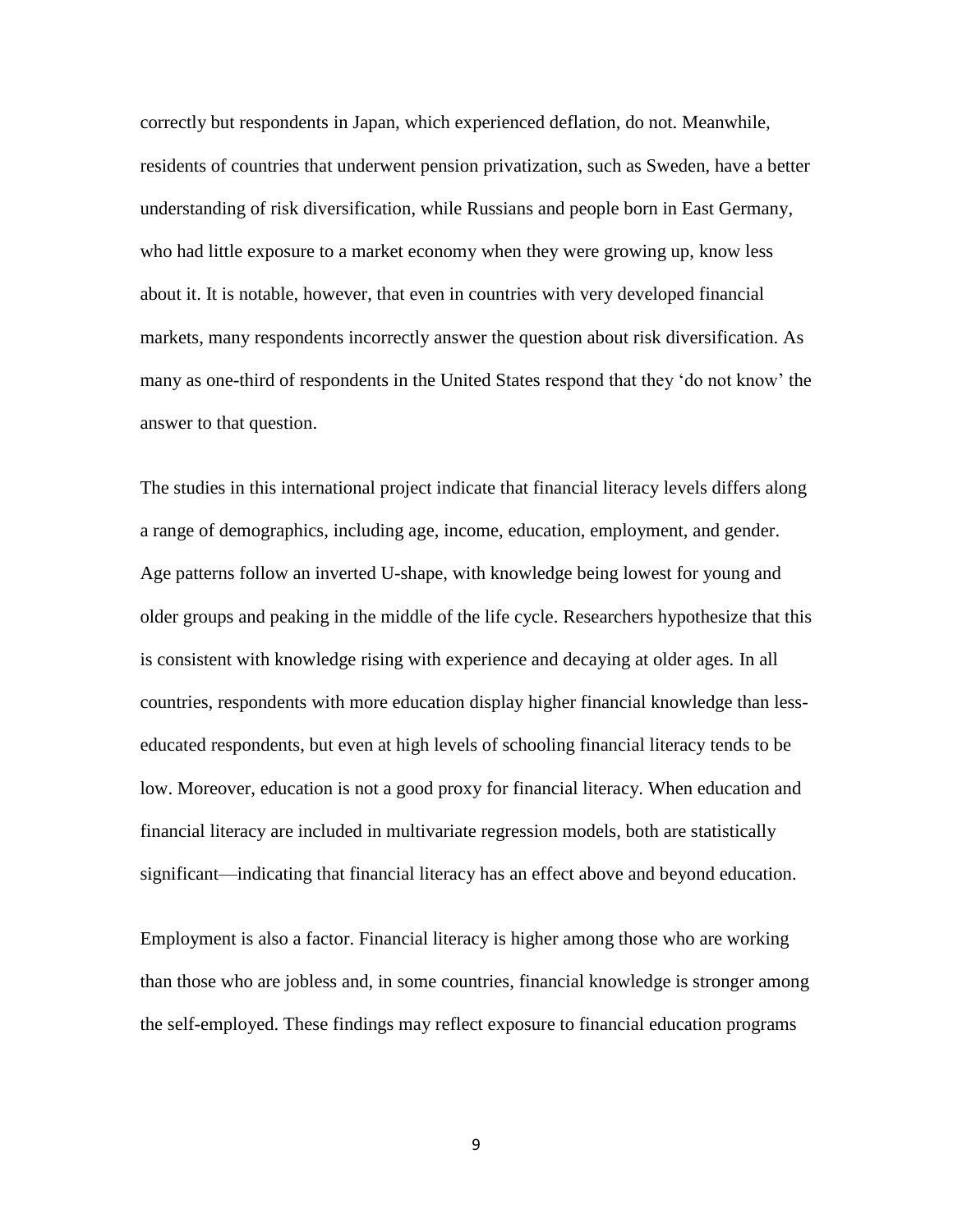offered in the workplace, may be a result of learning from colleagues, or may be connected to skills acquired on the job.

When it comes to gender, the findings have broad implications. The research finds women to be less financially knowledgeable than men. Not only are they less likely than men to correctly answer key questions—these findings are consistent across countries as different as Sweden, New Zealand, Japan, and Italy—but they are more likely to state that they 'do not know' the answers. It is important to pay attention to these differences: women tend to live longer than men, and that means their savings needs and decumulation strategies should be different. Moreover, women are more likely to spend at least part of their retirement as widows.

Country by country, other interesting patterns take shape. Financial literacy can vary along racial and ethnic lines. In the United States, Whites and Asians consistently have more financial knowledge than African Americans and Hispanics. In New Zealand, differences were found between Māori and the rest of the population.<sup>2</sup> Geography can also be a factor. For example, financial literacy in Italy is higher in the northern and central regions than in the south (although not all of the northern regions show high levels of financial knowledge). Urban versus rural differences also emerge. Those living in large cities in Russia tend to be more financially literate than those living in rural areas; this may be due to differential exposure to the modern financial sector in the last few decades. There are also notable differences in financial knowledge among people

 $\overline{\phantom{a}}$ 

 $^2$  However, the level of financial literacy among members of the Ngāi Tahu Māori tribe (iwi) was found to be not significantly different from that of the non- Māori New Zealand population (Crossan, Feslier, and Hurnard, 2011; Commission for Financial Literacy and Retirement Income, 2010).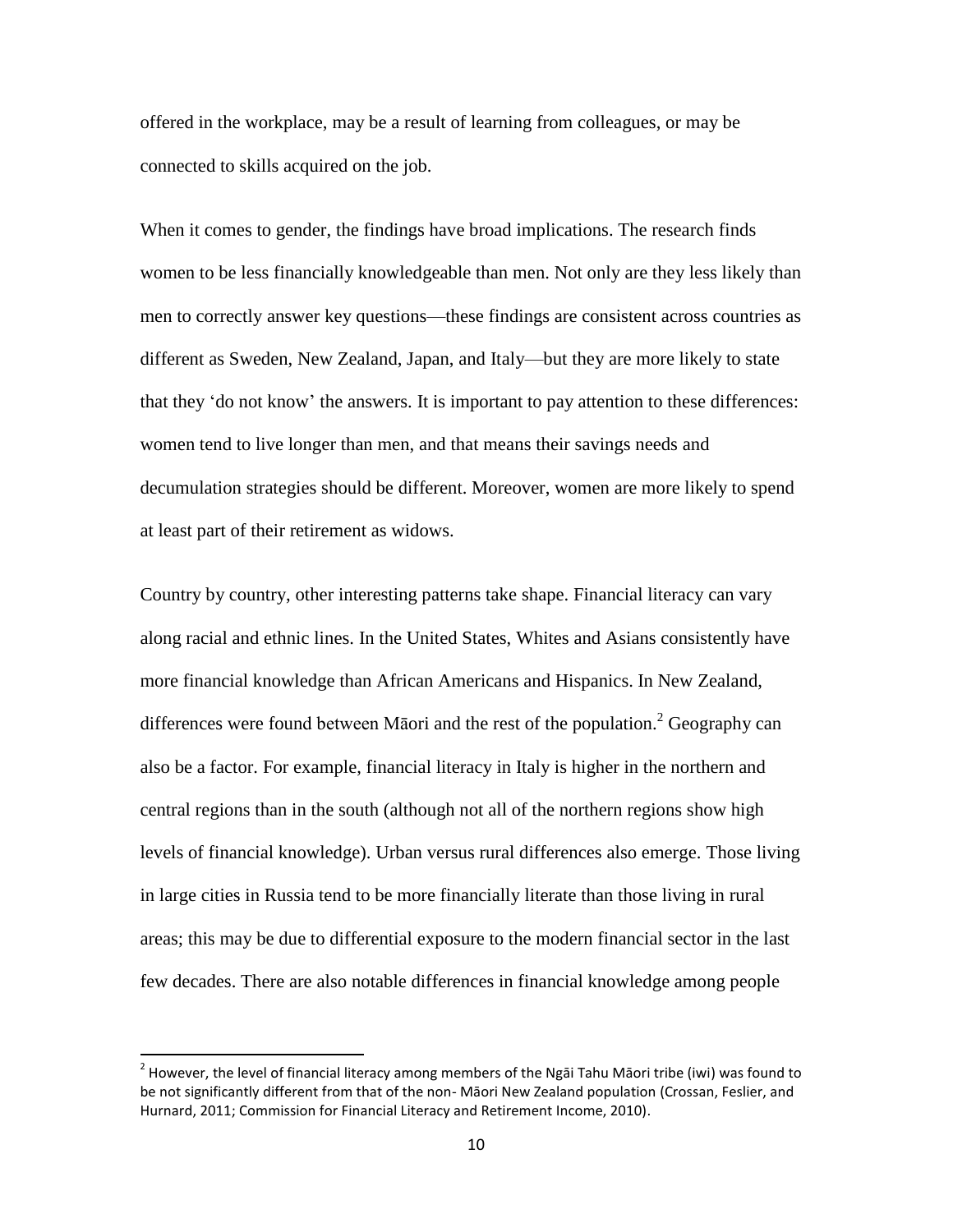with different religious beliefs. In the Netherlands, Muslims and members of other minority religions are less likely to be financially knowledgeable<sup>3</sup>.

Moreover, it is possible to compare what people actually know with how they assess their own financial literacy. Across countries, younger people tend to know very little and acknowledge it while older people, despite having below-average literacy, consistently rate themselves as very knowledgeable. This may explain why financial scams tend to be perpetrated upon older populations. Self-reported literacy varies by nationality. In the United States, most respondents give themselves high scores. In Japan, people score themselves quite low.

Most important, in addition to identifying the links between financial literacy levels and national and demographic characteristics, the international studies explore how financial literacy relates to retirement planning. In most of the countries covered by the international comparison, people who are more financially literate tend to plan for retirement, regardless of economic characteristics and circumstances. This result is remarkably consistent, holding across countries regardless of differences in pension schemes, pension privatization, and pension system generosity. The ability to correctly answer one additional financial question is associated with a 3 to 4 percentage point higher probability of planning for retirement. This holds true in countries as diverse as Germany, the United States, Japan, and Sweden.

 $\overline{\phantom{a}}$ 

 $3$  However, please note that Muslim respondents may be considered at a disadvantage in answering questions on interest based on a non-Muslim model of banking since Sharia law prohibits the payment or acceptance of interest on money loans.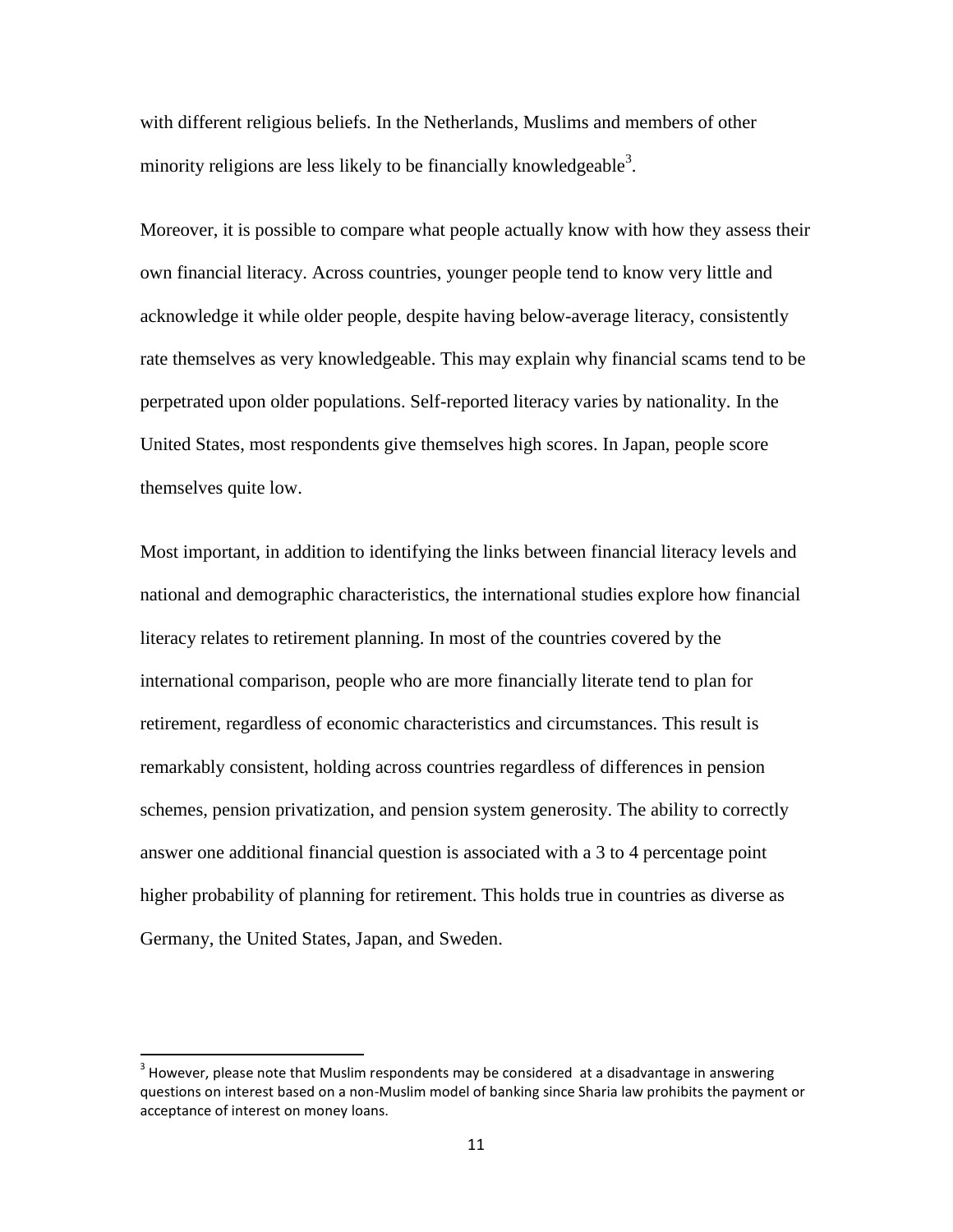Multiple research papers have documented a strong correlation between levels of financial literacy and a set of behaviors that goes beyond retirement planning. For example, several papers have shown that individuals with stronger numeracy and financial literacy are more likely to participate in financial markets and to invest in stocks. Van Rooij, Lusardi, and Alessie (2011) show that an increase in the financial literacy of an individual with otherwise average characteristics (specifically, moving him/her from the  $25<sup>th</sup>$  to the 75<sup>th</sup> percentile of the literacy distribution) is associated with a 17 percentage point higher probability of stock market participation.

At the same time, financial literacy is found to affect the liability side of household balance sheets. The less knowledgeable are more likely to report that their debt loads are excessive or that they are unable to judge their debt position (Lusardi and Tufano, 2009a, b). Those with low financial literacy are disproportionately more likely to use high-cost methods of borrowing, such as payday loans, auto title loans, pawn shops, rent-to-own contracts, and advance refunds contracts (Lusardi and de Bassa Scheresberg, 2013). Campbell (2006) shows that individuals with lower incomes and lower education levels—characteristics strongly related to lower financial literacy—are less likely to refinance their mortgages during a period of falling interest rates, while Gerardi, Goette, and Meier (2010) report that those with low financial literacy are more likely to default on subprime mortgages.

Finally, Lusardi and Tufano (2009a) link data on financial literacy with credit card behaviors that generate fees and interest charges. Focusing on charges that result from paying bills late, going over the credit limit, using cash advances, and paying only the minimum amount due, they found that while less knowledgeable individuals account for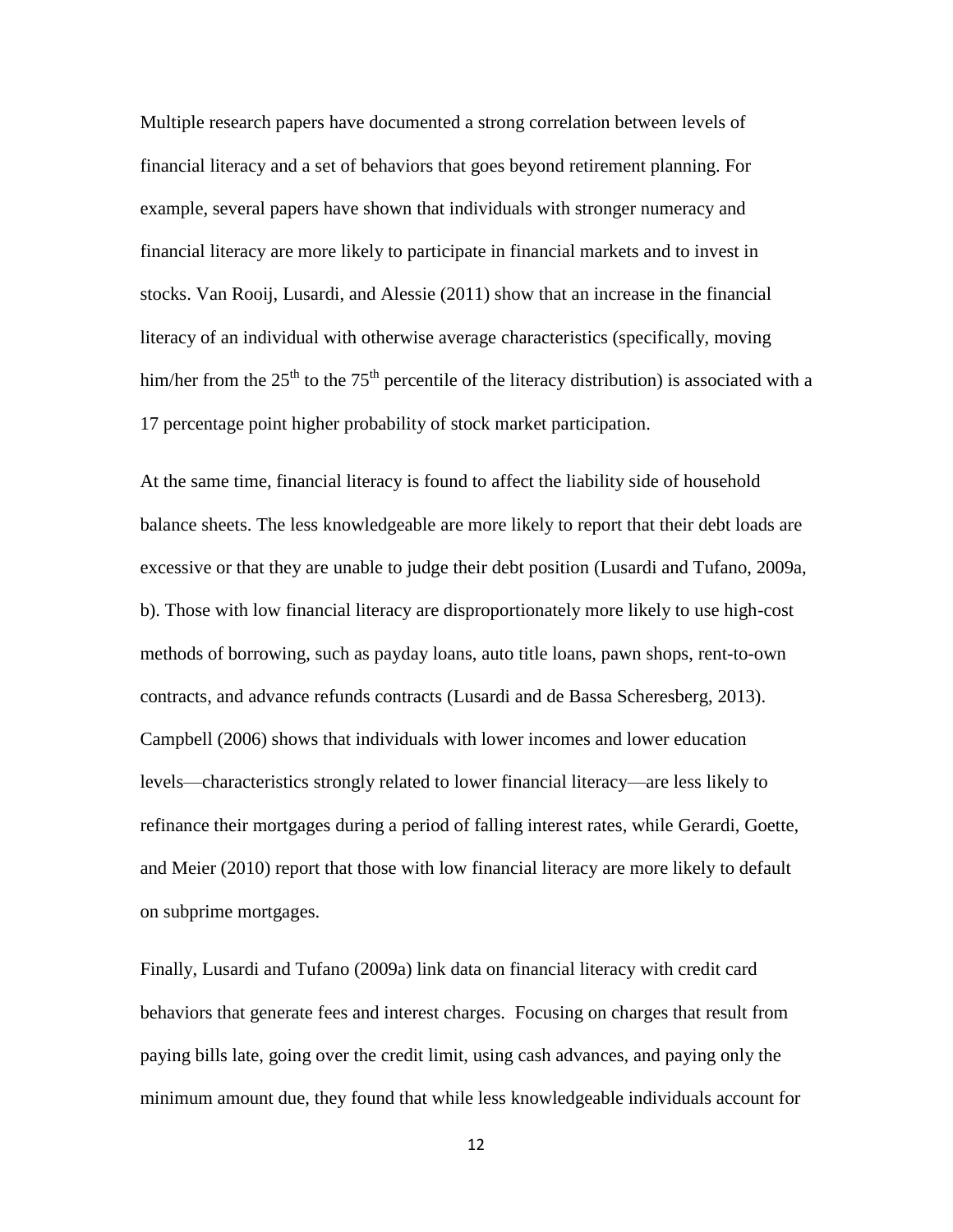only 28.7 percent of the cardholder population, they account for 42 percent of these charges. In other words, those with low financial literacy bear a disproportionate share of the costs associated with fee-inducing behaviors.

#### *Financial literacy and wealth after retirement*

Financial knowledge impacts key outcomes, including borrowing, saving, and investing decisions, not only during an individual's working years but also during retirement. Since financial literacy is associated with greater retirement planning and greater retirement wealth accumulation, it stands to reason that those who are more financially savvy are likely to be better endowed financially when they do retire. A related point is that the more financially knowledgeable are also better informed about pension system rules, pay lower investment fees in their retirement accounts, and more skillfully diversify their pension assets (Arenas de Mesa, Bravo, Behrman, Mitchell, and Todd, 2008; Hastings, Mitchell, and Chyn, 2011). To date, however, relatively little has been learned about whether older adults who are more financially knowledgeable are also more successful at managing their resources once in retirement.

Retirees must look ahead to a future of uncertainty when making irrevocable choices with far-reaching consequences. These choices may be based on forecasting one's own survival probability (and that of a partner), investment returns, pension income, and medical and other expenditures. Moreover, many of these financial decisions, such as when to retire or claim pension and Social Security benefits, are once-in-a-lifetime events. It would not be surprising if improved financial literacy enhanced people's ability to make these important decisions later in life.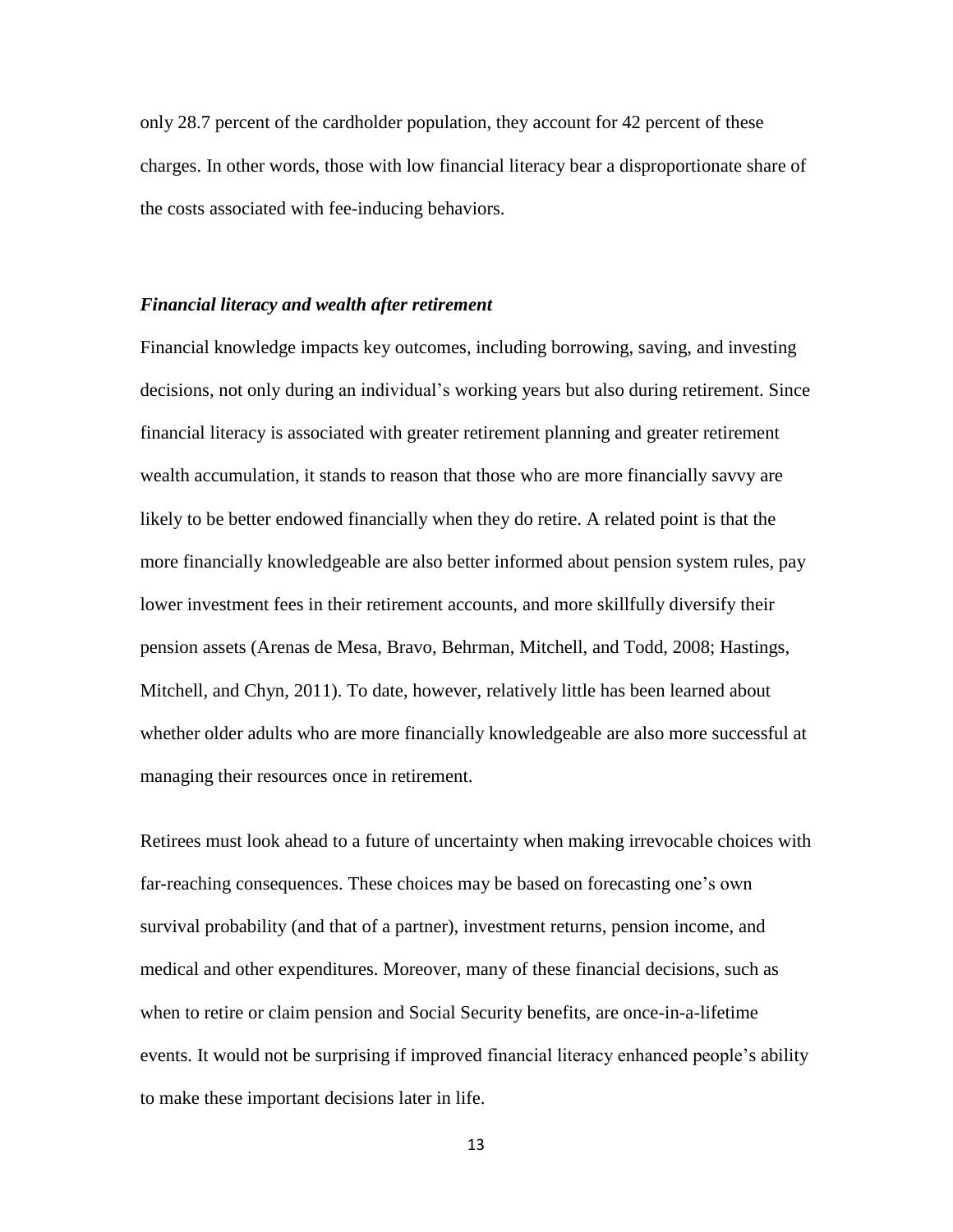The financial knowledge of the older population is especially relevant given that retirees face the decision of whether to purchase lifetime income streams with their assets since, by so doing, they insure that they will not run out of income in old age. Despite the fact that this form of longevity protection is very valuable in theory, relatively few payout annuities are purchased in practice—and this is the case in virtually every country (Mitchell, Piggott, and Takayama, 2011). This comes in part because people have been shown to be susceptible to framing and default effects (Agnew and Szkyman, 2011; Brown, Kapteyn, and Mitchell, 2010). This conclusion is corroborated and extended by Brown, Kapteyn, Luttmer, and Mitchell (2011), who demonstrate experimentally that people value annuities less when they are offered the opportunity to buy additional income streams, but the same people value annuities more if offered a chance to exchange their annuity flows for a lump sum. Importantly for the present purpose, the financially savvy provide more consistent responses across alternative ways of eliciting preferences. By contrast, the least financially literate give inconsistent results and respond to irrelevant cues when presented with the same set of choices. In other words, financial literacy appears to be highly influential in helping older households equip themselves with longevity risk protection in retirement.

Much more must be learned about how peoples' financial decision-making abilities change with age, and how this is related to financial literacy. For instance, Agarwal, Driscoll, Gabaix, and Laibson (2009) report that the elderly pay much more than the middle-aged for ten common financial products. The 75-year-olds in their sample pay about \$265 more per year for home equity lines of credit than do the 50-year-olds. How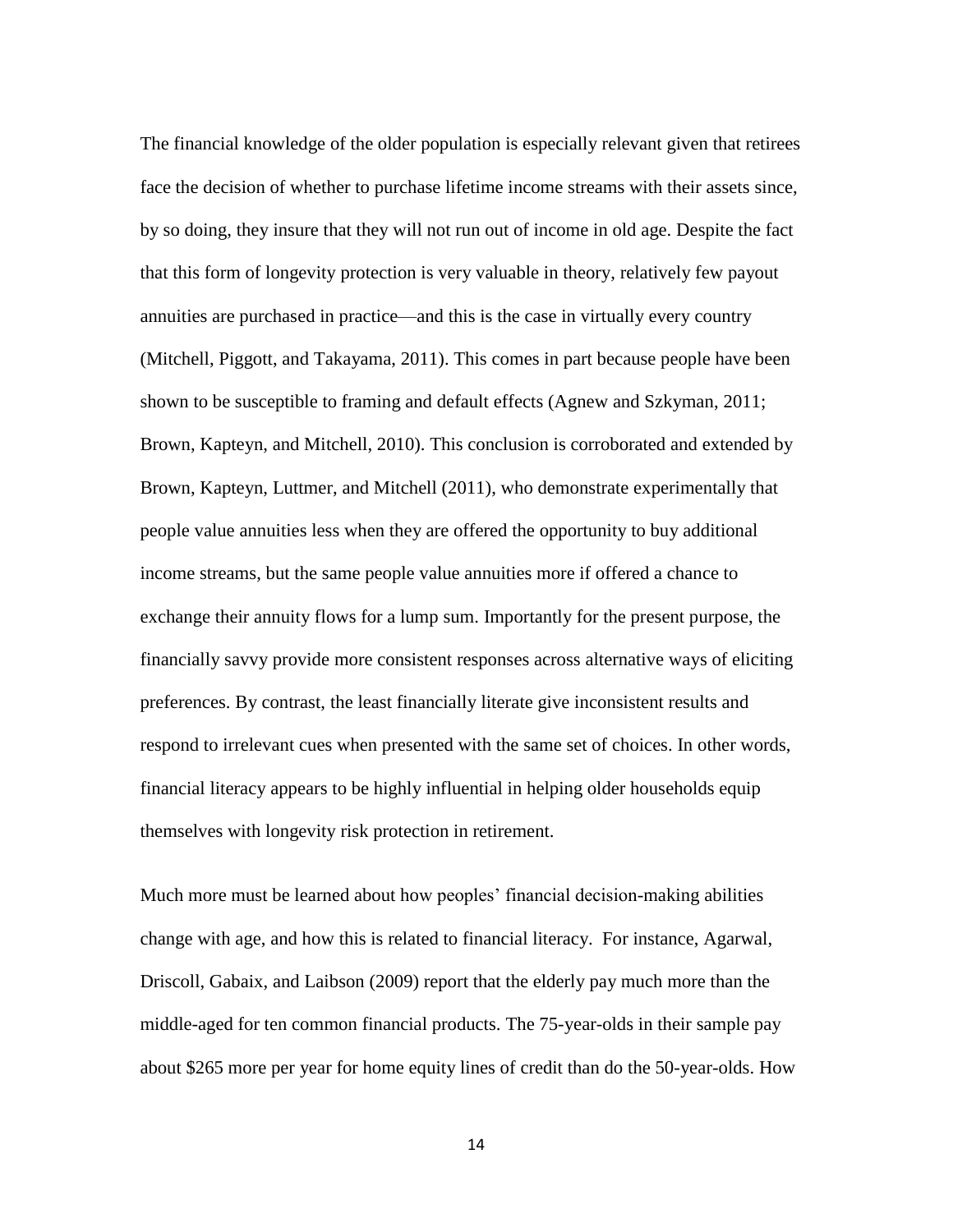this varies by financial literacy is not yet known, but it might be that those with greater baseline financial knowledge are better protected as they move into the second half of their lifetimes.

Given the substantial evidence on the likely costs of financial illiteracy, the question arises as to how to address the knowledge shortfall. Financial education programs have proven to be an effective response when effectively structured and implemented.

# *The role of financial education programs*

In the United States and elsewhere, financial education programs have been implemented over the years in a variety of settings, including schools and the workplace, sometimes targeting specific subgroups of the population. A number of these efforts have been studied. Several U.S. states, for example, mandated financial education in high school at different points in time, generating 'natural experiments' studied by Bernheim, Garrett, and Maki (2001). Similarly, recent financial education pilot programs are being studied in high schools in Brazil, Italy, and other countries (Bruhn, Legovini, and Zia, 2012; Romagnoli and Trifilidis, 2012). Some large U.S. firms' financial education programs are among those examined by Bernheim and Garrett (2003), Clark and D'Ambrosio (2008), and Clark, Morrill, and Allen (2012a, b). Often the employer's intention is to boost direct-contribution plan saving and participation (Duflo and Saez, 2003, 2004; Lusardi, Keller, and Keller, 2008; Goda, Manchester, and Sojourner, 2012). Programs have also been adopted for especially vulnerable groups such as those in financial distress (Collins and O'Rourke, 2010), and there is an emerging set of literature on financial literacy in emerging countries.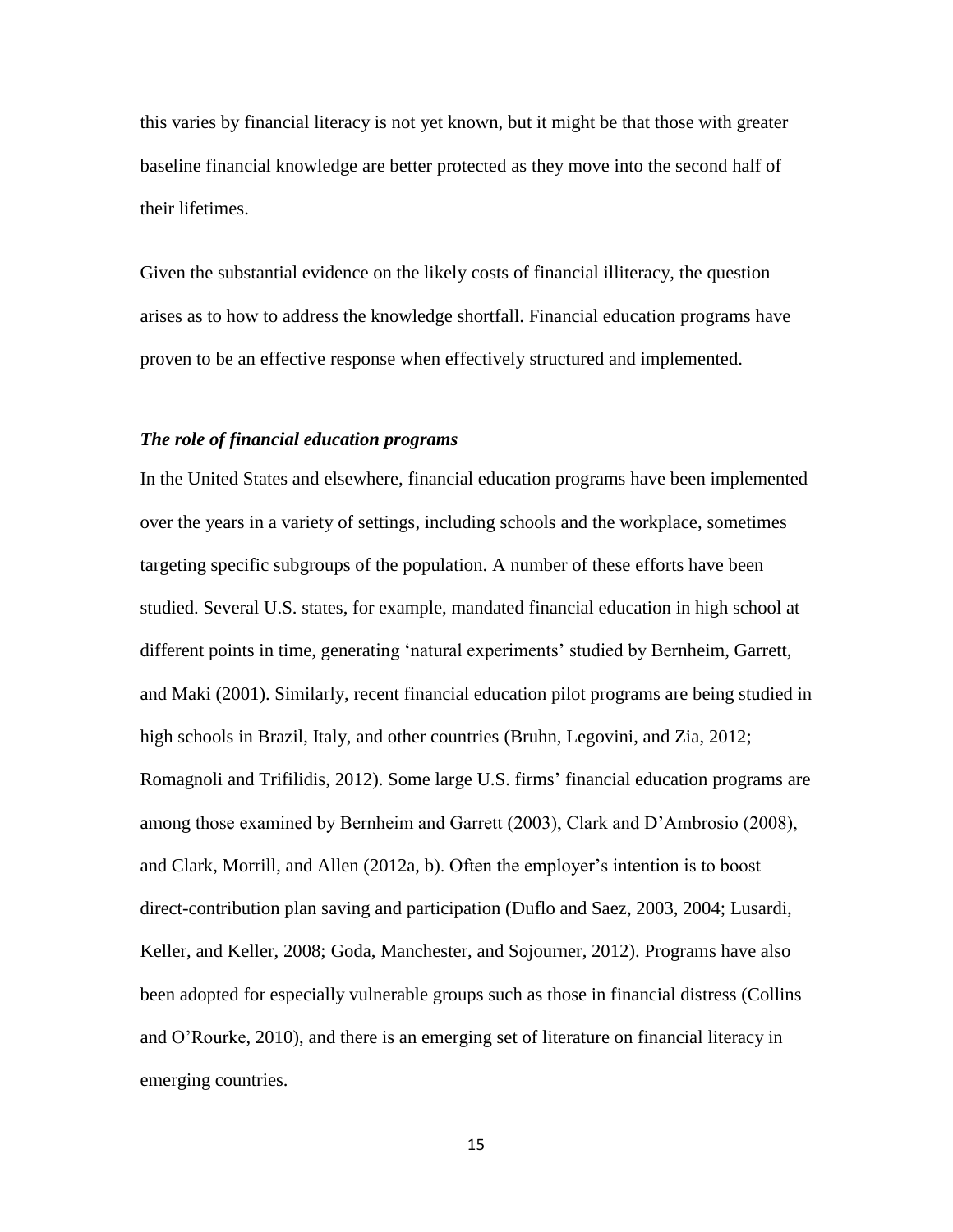Given the focus on retirement security, we looked at the evidence reported in the books *Overcoming the Saving Slump: How to Increase the Effectiveness of Financial Education and Saving Programs* (Lusardi, 2008) and *Financial Literacy: Implications for Retirement Security and the Financial Marketplace* (Mitchell and Lusardi, 2011). Both provide insight to strategies around financial education programs, including how the programs can be delivered. There are two ideal venues for the delivery: school and the workplace. These are the places where it is easy to reach two key groups—the young and the old—for whom financial literacy is especially important.

## **The case for financial education in schools**

The need for financial education in schools cannot be overstated. There are three compelling reasons to require it starting with elementary school—or even earlier—in order to ensure that young people are financially literate *before* they find themselves engaging in financial contracts.

The first reason is that schools provide access to a population with great need for financial knowledge and they permit the knowledge to be transmitted at an important point in the life cycle. Young people face many important financial decisions, from how to use credit cards to how to buy a car or start a business. Yet findings from the Jump\$tart Coalition for Personal Financial Literacy, which surveys high school students, and from the National Longitudinal Survey of Youth, which surveys young adults, show that in the United States, for example, young people do not understand basic concepts of economics and finance, such as the power of interest compounding. They are making investment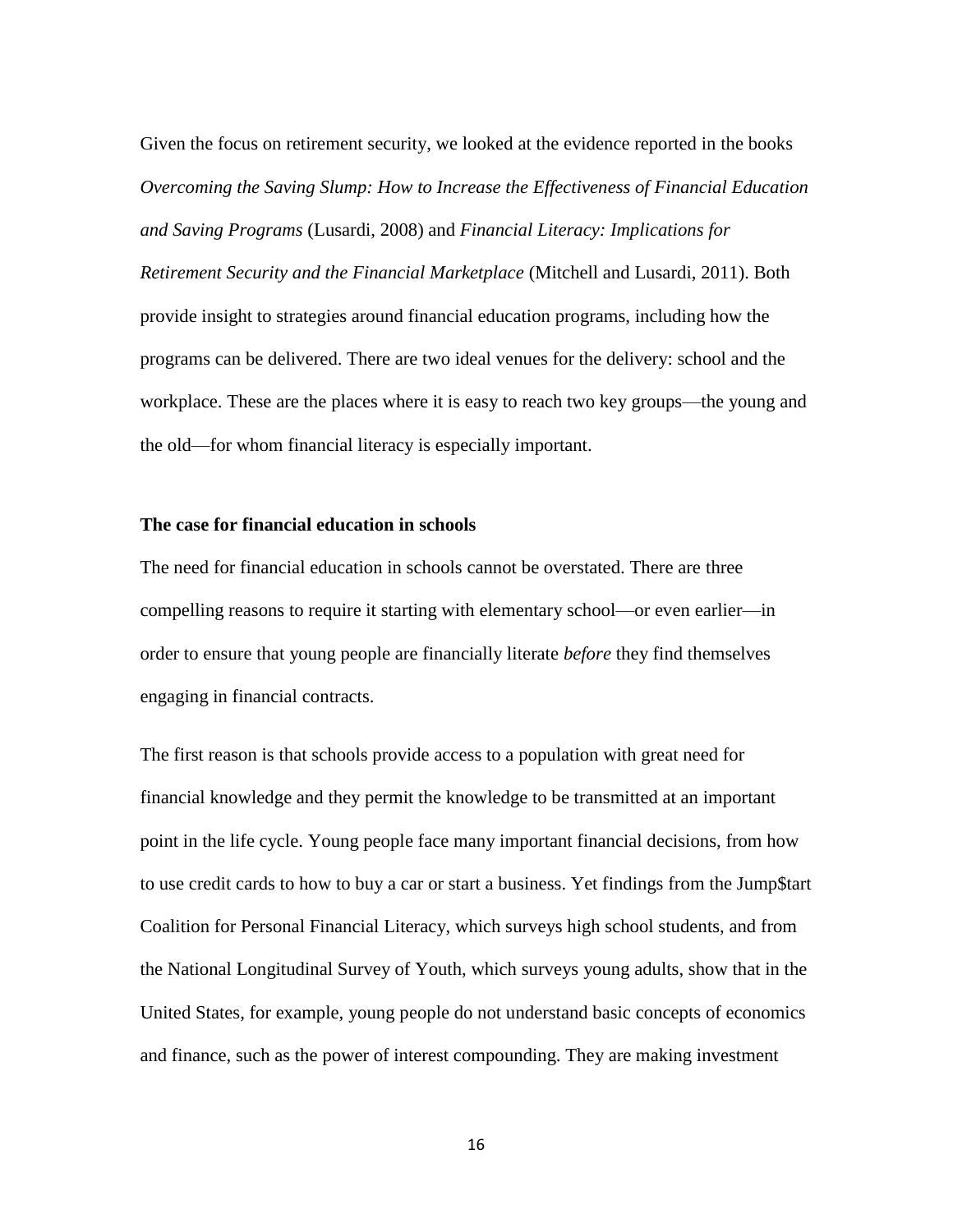decisions—including investment in their own education, one of the most important decisions they face right out of high school—without understanding rates of return.

The second reason why schools should be a focus for financial literacy is that financial knowledge is based on scientific concepts, and the groundwork for this type of conceptual learning is best handled in a formal educational setting. Risk management or rates of return are rarely explained in easy-to-understand terms, and the law of interest compounding and the concept of risk diversification are not necessarily best learned on the advice of friends, family, and colleagues. These concepts cannot readily be learned through experience since many financial decisions—buying a house or entering into retirement, for example—are not repeat occurrences. The early acquisition of basic knowledge also helps one make sense of and learn from more overarching financial experiences, such as the recent economic crisis.

The third major reason for having financial literacy programs in schools is that schools provide a universal forum, a setting where *everyone* has a chance to become financially literate. Surveys from the Jump\$tart Coalition find that the small groups of students identified as financially literate are disproportionately white males from college-educated families (Mandell, 2008). Similarly, data from the National Longitudinal Survey of Youth show that young adults (23–28 years old) who are financially literate have collegeeducated mothers and parents who had stocks and retirement savings when these young adults were teenagers (Lusardi, Mitchell, and Curto, 2010). Everyone—even those without highly educated and financially sophisticated parents—faces financial choices and should be equipped with the skills to make sound decisions. Some have argued that financial literacy is relevant only if one has wealth. But, in fact, individuals make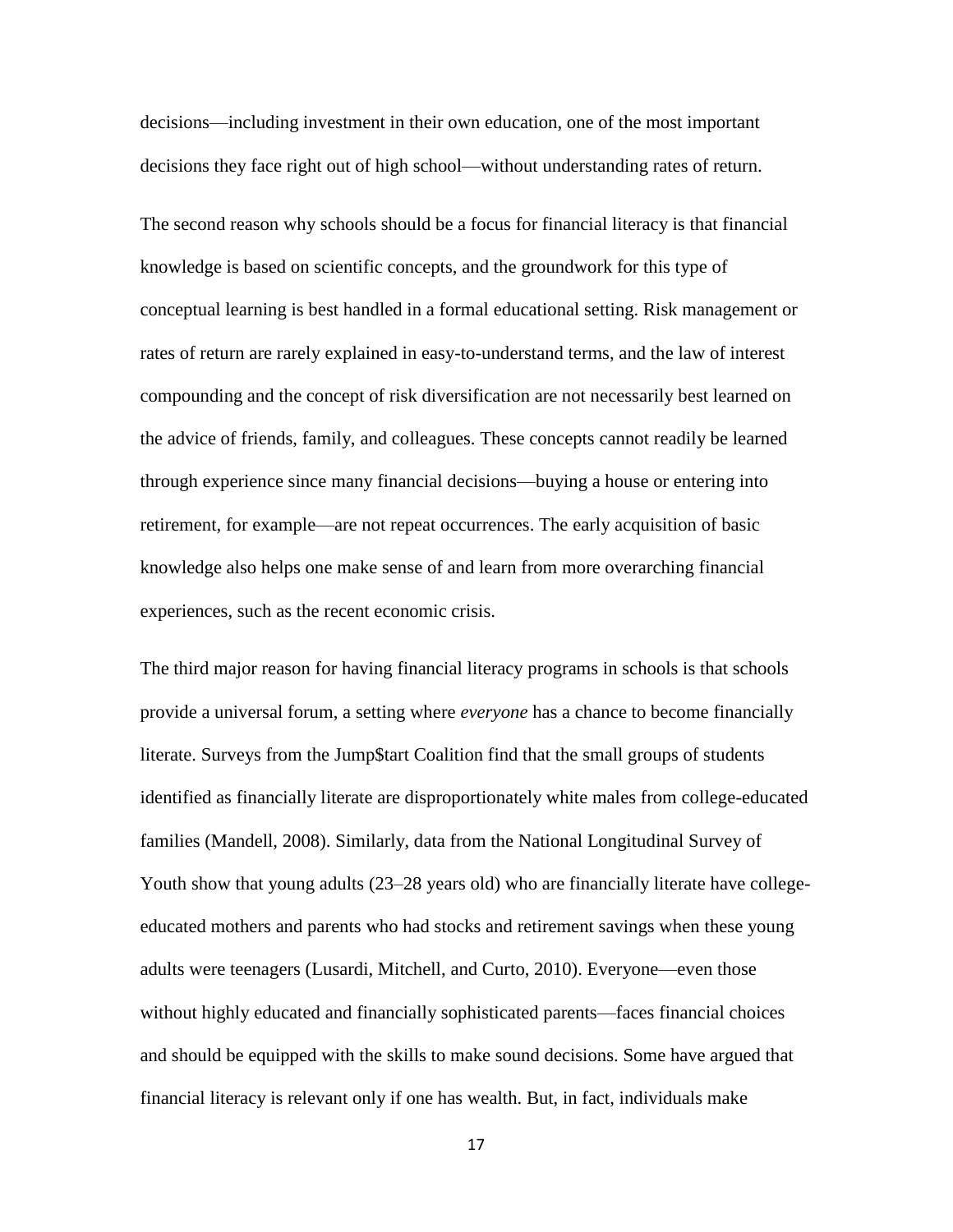decisions not only about assets but also about debt, and debt is present, even pervasive, across all income strata.

There is not a lot of evidence on how to make financial literacy effective in school. However, research does indicate that it is important to provide targeted training to teachers who, otherwise, often are poorly prepared or equipped to teach the subject matter (Way and Holden, 2009). Tennyson and Nguyen (2001) looked at the U.S. states that mandated financial education in high school and found that when students are required to take a financial education course (giving them significant exposure to personal finance concepts), they perform much better than students in states with no such educational mandates.

### **The case for financial education in the workplace**

 $\overline{a}$ 

The workplace provides an influential venue for improving the financial literacy of employees and, in particular, enhancing their ability and willingness to participate in and contribute to retirement plan accounts. Employers have multiple opportunities—such as at hiring or in conjunction with promotions—to introduce workers to relevant information and terminology about pension plans, tax obligations, inflationary effects, and other concepts.<sup>4</sup> This knowledge can significantly improve participation in retirement planning and bring about more effective decision-making in conjunction with that planning. In workplace education programs, the information can also be customized to accommodate differences in financial literacy among certain groups, such as women, the young, or the old, or to direct the learning toward a particular career stage. Because of the

<sup>&</sup>lt;sup>4</sup> These best practices are based on a series of research studies conducted by affiliates of the Financial Literacy Center (FLC). Research papers and informational materials from these studies can be accessed on the FLC website: <http://www.rand.org/labor/centers/financial-literacy.html>.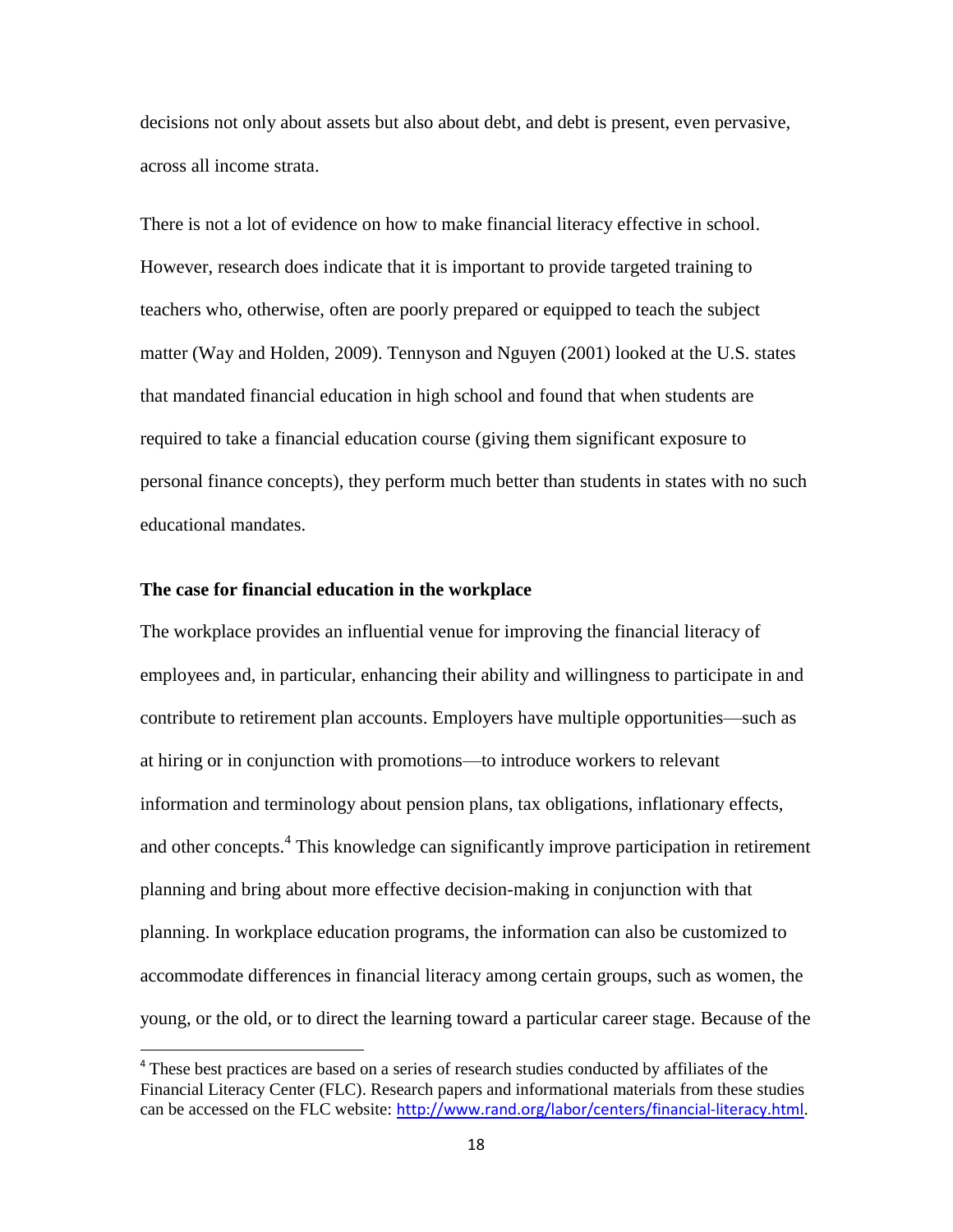difference in financial literacy among demographic groups, programs targeted to specific populations are more likely to be effective.

Workplaces can also offer budget advice to help workers navigate financial crossroads, from simple advice about interest rates on credit cards and student loans to more encompassing counseling about whether it is better to pay off debt or to contribute to a retirement plan. Information on how to choose retirement investment allocations would also be particularly useful. Studies from the Financial Literacy Center show that most employees lack knowledge about the workings of risk diversification. In fact, of the financial literacy concepts assessed in recent research, this one consistently presents the most difficulty. Therefore, even when contributions are being directed to target or life cycle funds, employees would benefit from greater understanding of what these funds do and the composition of risky assets within them. As the financial crisis has shown, poor asset allocation in other non-retirement assets may offset the benefits of well-diversified retirement assets and hinder retirement well-being.

Employers are also positioned to provide incentives that encourage more participation in retirement savings plans, from employer matches for contributions to automatic plan enrollment. Many studies have shown that automatic enrollment increased participation in retirement savings plans to more than 90 percent of newly hired employees (Madrian and Shea, 2001; Choi et al., 2004).

### **Financial advisors: an untapped resource**

There is an alternative tool for enhancing an individual's financial performance in an increasingly complex world: outsource the job to financial advisors, which can provide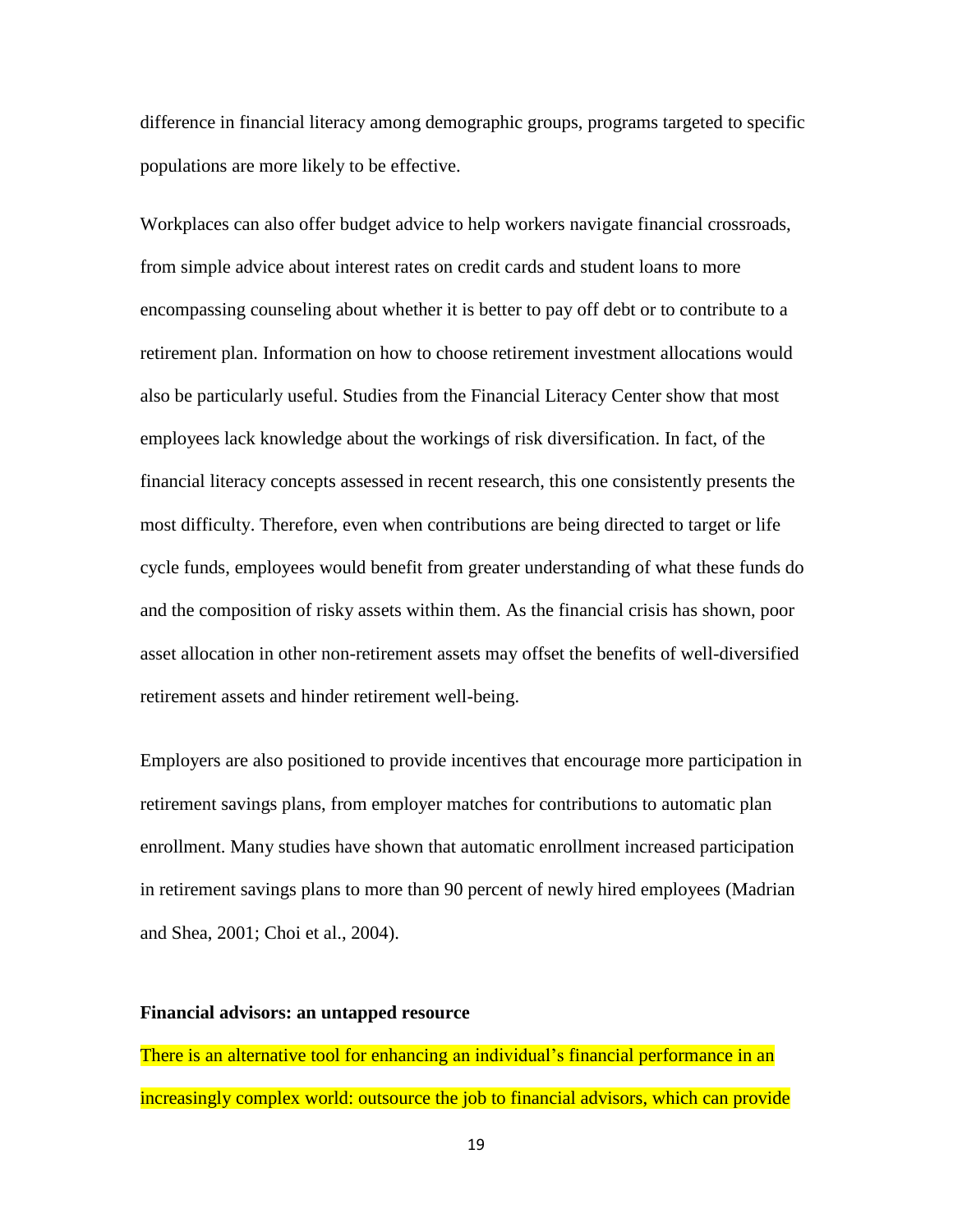services and advice to make financial decisions. In the United States, only a small fraction of households currently consults financial advisors, bankers, certified public accountants, or other financial professionals. Instead, they rely on informal sources of advice. Even among those who indicate willingness to use professional investment advice services, two-thirds state they would probably implement only the recommendations in line with their own ideas (Employee Benefit Research Institute, 2007). Financial advice may not have much of an impact if individuals fail to seek out and act on the recommendations of their advisors.

The consultation of private advisors is far from a panacea. There are many types of "advice professional" credentials, each regulated by different private and/or public sector entities. As Mitchell and Smetters (2013) point out, it is often difficult or even impossible for consumers to determine whether the quality of advice provided is accurate, suitable, and consistent with their own goals. The least knowledgeable may face the greatest obstacles in identifying good advice sources; they most often turn to friends and family. Indeed, Collins (2011) suggests that financial literacy and financial advice may be complements rather than substitutes. Finally, relatively little is known about the effects of financial advice and whether it can improve financial decision-making. Some preliminary evidence suggests that financial counseling can be effective in reducing debt levels and delinquency rates (Collins and O'Rourke, 2010; Elliehausen, Londquist, and Staten, 2007).

#### **Targeting vulnerable populations**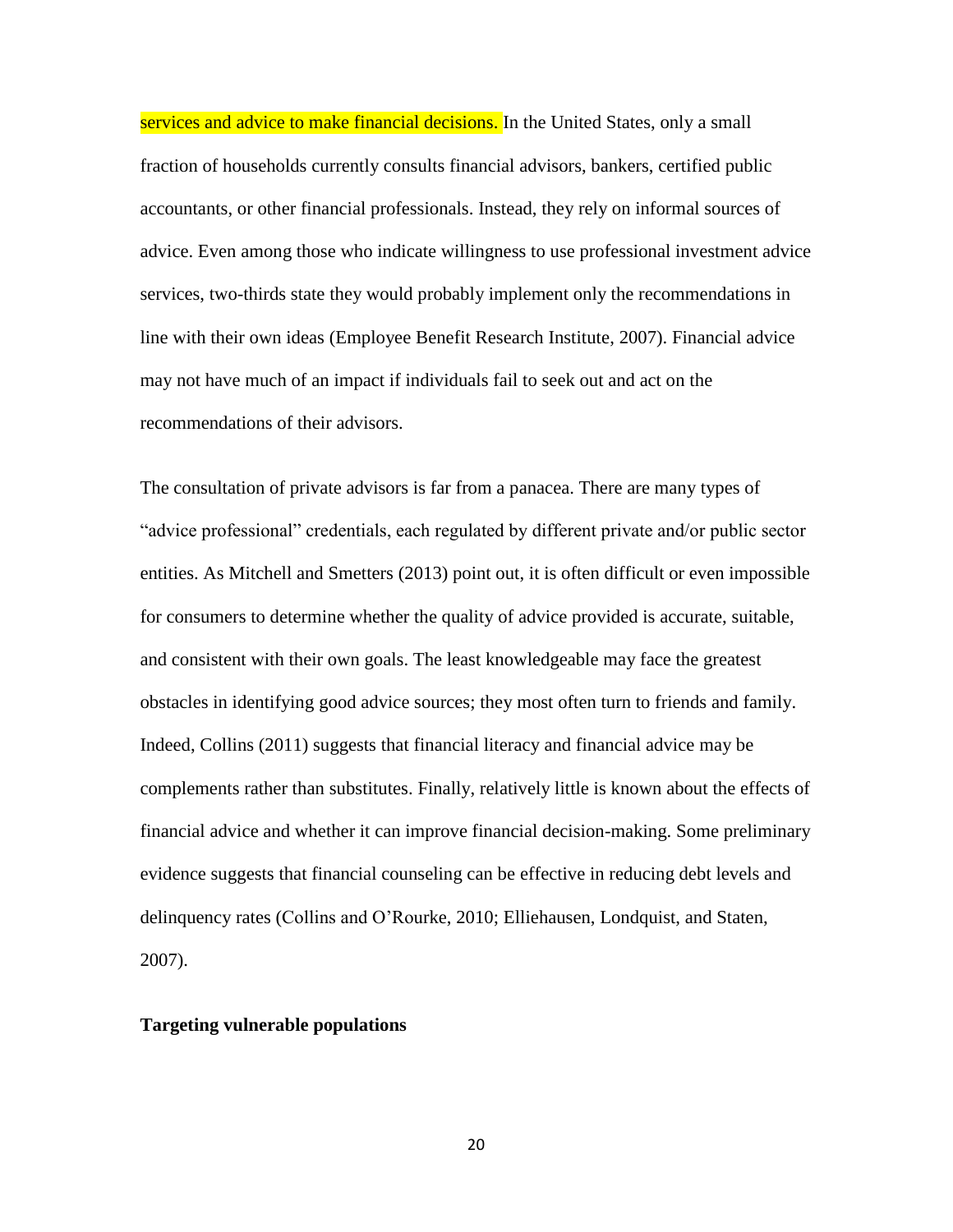Promising work assessing the effects of financial literacy has begun to emerge from research in developing countries. Researchers often focus on people with very low financial literacy and vulnerable subgroups that may have the most to gain through improved financial literacy. Many of these studies use experimental methods suited to addressing whether financial education programs *cause* changes in behavior. These studies contribute to an understanding of the mechanisms driving financial literacy as well as the economic advances experienced by financial education program participants. One example, by Carpena, Cole, Shapiro, and Zia (2011), seeks to disentangle how financial literacy programs influence financial behavior. The authors use a randomized experiment on low-income urban households in India. These households undergo a fiveweek comprehensive video-based financial education program with modules on savings, credit, insurance, and budgeting. The researchers conclude, perhaps not surprisingly given that only 4 percent of respondents had secondary education, that financial education in this context did not increase respondent numeracy. Nevertheless, the program did positively influence participant awareness of and attitudes toward financial products and planning tools. In a related study, Cole, Giné, Tobacman, Topalova, Townsend, and Vickery (2013) find that demand for rainfall insurance is higher in villages where individuals are more financially literate. Song (2011) shows that teaching Chinese farmers about interest compounding results in a sizeable increase in pension contributions.

# *Conclusions*

Across the globe, individuals are being required to take greater responsibility for managing their own safety nets for retirement. Their ability to make informed judgments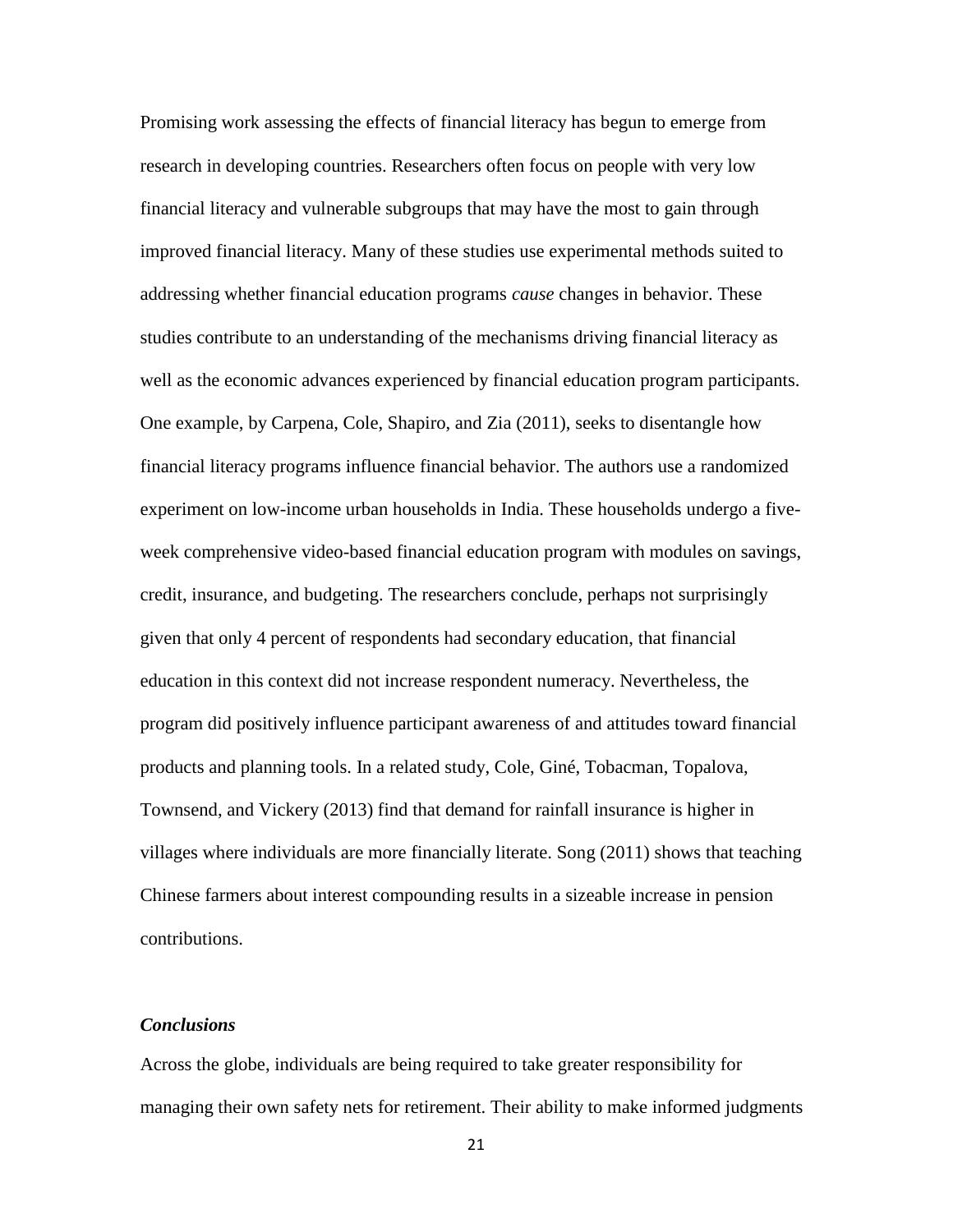and effective decisions about the use and management of money will, therefore, be a pivotal determinant of their long-term financial security. This will be challenging given that many of those financial decisions will address a future that is yet unknown and the tools that will be used include financial products and services about which, research shows, consumers often are poorly informed and unable to understand.

Research finds that planning—the earlier, the better—is a critical factor in determining whether these consumers will build the financial resources they will need for retirement. And yet workers around the world fail to make careful plans. Many do not plan at all. Disproportionately, this lack of action leaves those with the lowest levels of financial literacy, among them women, less educated citizens, and minorities, most vulnerable to economic hardship in their old age. The crucial challenge, one that falls in part to policymakers, will be to better equip a wide range of households with the financial literacy toolboxes they need to build and execute better retirement plans.

Schools and workplaces can serve as platforms for this effort, providing universal access to financial education. In-school financial education programs should be considered for the youngest students possible, and they are critical for teenagers, who are on the cusp of having to make financial decisions that can profoundly impact their future. But the effectiveness of these efforts will depend on properly training the teachers who deliver the information. In the workplace, key life-cycle moments, including new jobs and promotions, offer opportunities to strengthen workers' financial knowledge. Because people differ widely in their degree of financial literacy, however, a "one-size-fits-all" education program will not adequately stimulate saving. Financial education programs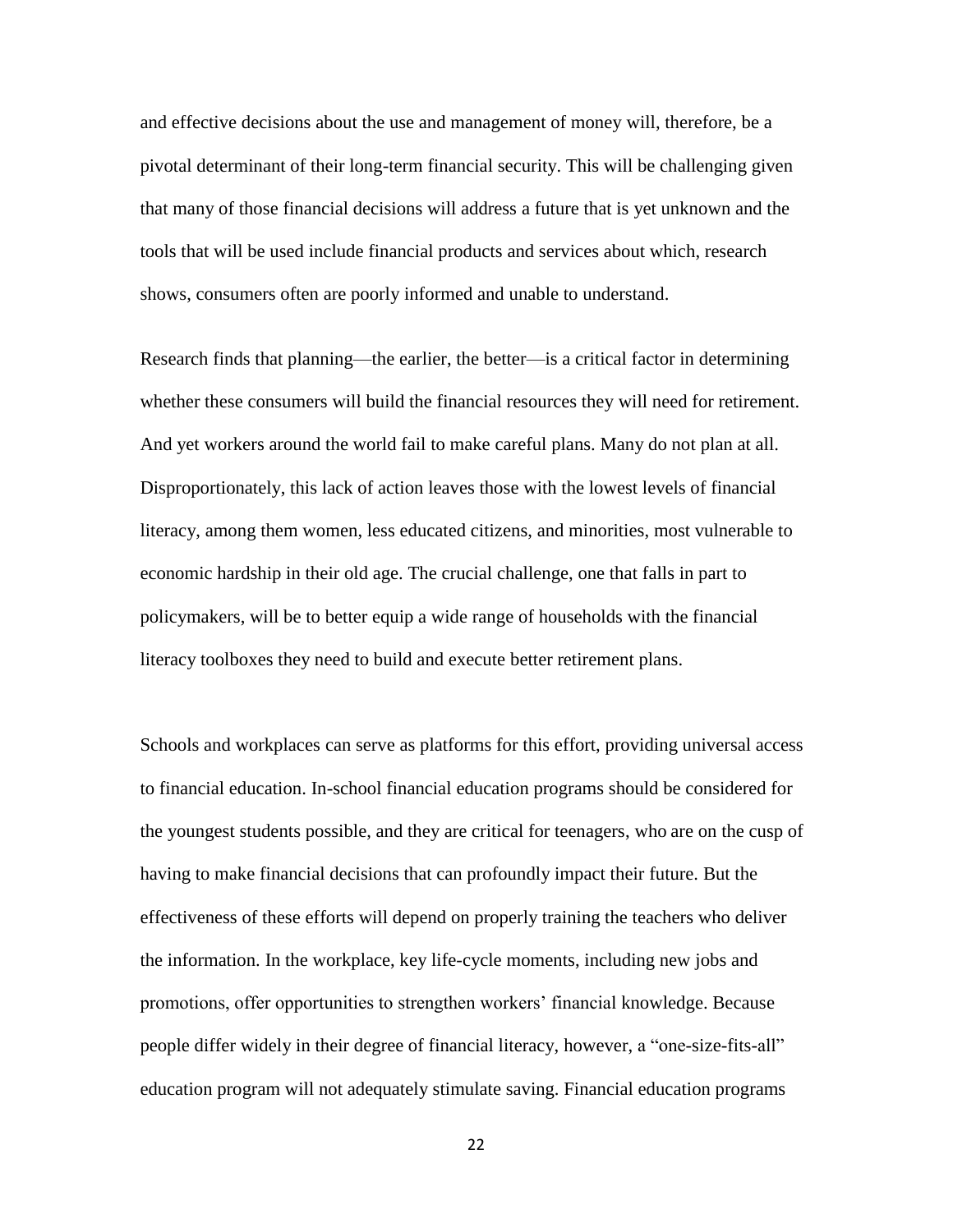are most effective when targeted to population subgroups. Employer-sponsored services (such as financial counseling) and incentives, from automatic retirement fund enrollment to matching employer contributions, can also be instrumental in boosting financial security for workers.

As old-age dependency ratios rise across the developed world and as government-run pay-as-you-go social security programs are replaced with worker-managed retirement plans, higher financial literacy levels will be indispensable. Effective and accessible financial education will be a necessary part of any effort to ensure that older citizens enter their post-employment years with security.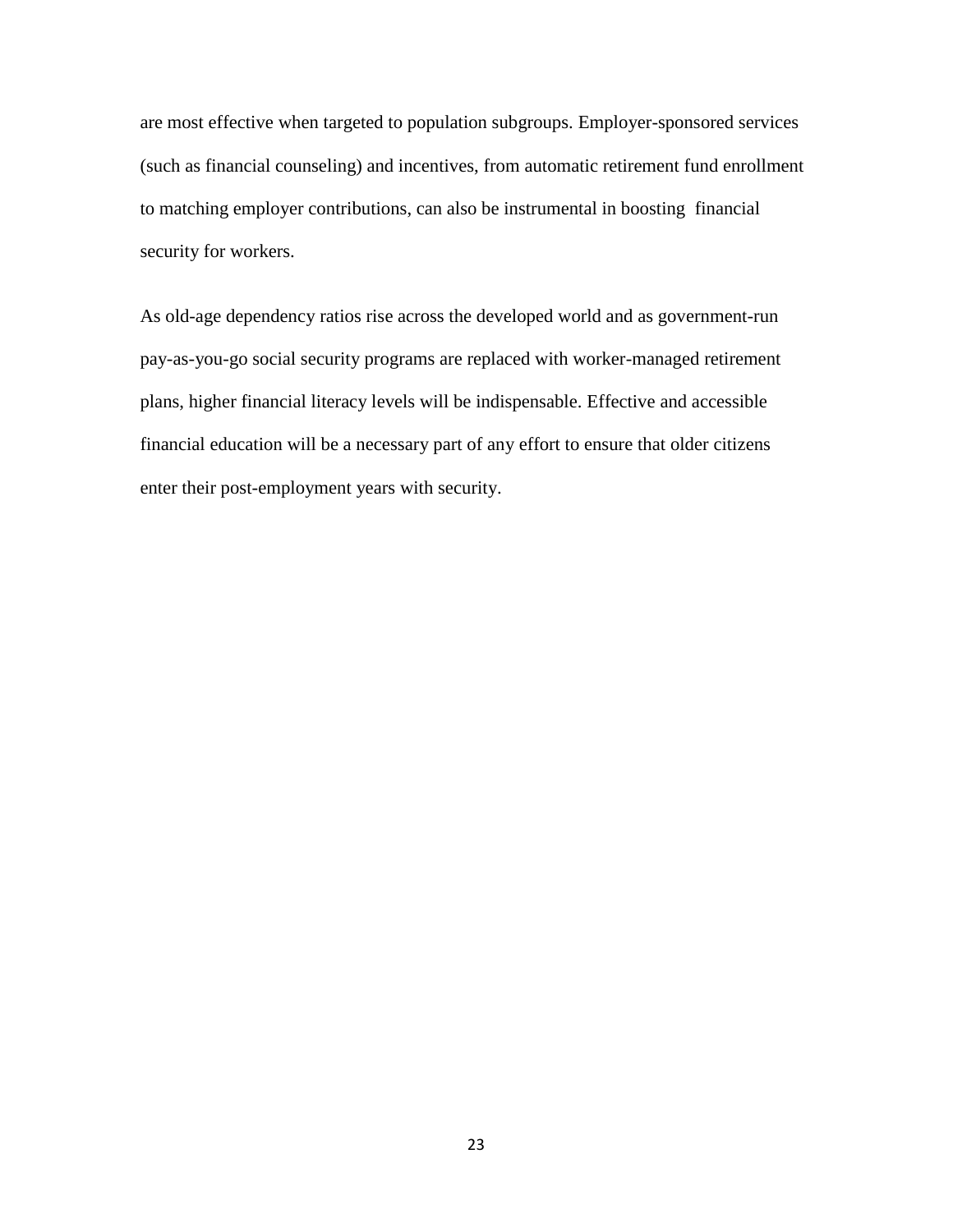#### **References**

- Agarwal, Sumit, John Driscoll, Xavier Gabaix, and David Laibson. 2009. The Age of Reason: Financial Decisions over the Lifecycle with Implications for Regulation, *Brookings Papers on Economic Activity.* Fall: 51–101.
- Agnew, Julie, and Lisa Szykman. 2011. Annuities, Financial Literacy and Information Overload. In *Financial Literacy: Implications for Retirement Security and the Financial Marketplace.* Eds O. S. Mitchell and A. Lusardi. Oxford: Oxford University Press: 158-178.
- Arenas de Mesa, Alberto, David Bravo, Jere R. Behrman, Olivia S. Mitchell, and Petra E. Todd. 2008. The Chilean Pension Reform Turns 25: Lessons from the Social Protection Survey. In *Lessons from Pension Reform in the Americas*. Eds. S. Kay and T. Sinha. Oxford: Oxford University Press: 23-58.
- Bernheim, Douglas, and Daniel Garrett. 2003. The Effects of Financial Education in the Workplace: Evidence from a Survey of Households, *Journal of Public Economics* 87: 1487–1519.
- Bernheim, Douglas, Daniel Garrett, and Dean Maki. 2001. Education and Saving: The Long-term Effects of High School Financial Curriculum Mandates, *Journal of Public Economics* 80: 435–565.
- Brown, Jeffrey, Arie Kapteyn, and Olivia S. Mitchell. 2010. Framing Effects and Expected Social Security Claiming Behavior. NBER Working Paper 17018.
- Brown, Jeffrey, Arie Kapteyn, Erzo Luttmer, and Olivia S. Mitchell. 2011. Do Consumers Know How to Value Annuities? Complexity as a Barrier to Annuitization. RAND Working Paper WR-924-SSA, September.
- Bruhn, Miriam, Arianna Legovini, and Bilal Zia. 2012. Financial Literacy for High School Students and Their Parents: Evidence from Brazil. World Bank Working Paper.
- Campbell, John. 2006. Household Finance. *Journal of Finance* 61: 1553–1604.
- Carpena, Fenella, Shawn Cole, Jeremy Shapiro, Bilal Zia. 2011. Unpacking the Causal Chain of Financial Literacy. World Bank Policy Research Working Paper 5798.
- Choi, James J., David Laibson, Brigitte C. Madrian, and Andrew Metrick, 2004. "For Better or For Worse: Default Effects and 401(k) Savings Behavior." In David Wise, ed., *Perspectives in the Economics of Aging* (Chicago: University of Chicago Press), pp. 81-121.
- Christelis, Dimitris, Tullio Jappelli, and Mario Padula. 2010. Cognitive Abilities and Portfolio Choice, *European Economic Review* 54: 18–39.
- Clark, Robert, and Madeleine D'Ambrosio. 2008. Adjusting Retirement Goals and Saving Behavior: The Role of Financial Education. In *Overcoming the Saving Slump: How to Increase the Effectiveness of Financial Education and Saving Programs*. Ed. A. Lusardi. Chicago: University of Chicago Press: 237-256.
- Clark, Robert, Melinda Morrill, and Steven Allen. 2012a. Effectiveness of Employer-Provided Financial Information: Hiring to Retiring. *American Economic Review*. May: 314-318.
- Clark, Robert, Melinda Morrill, and Steven Allen. 2012b. The Role of Financial Literacy in Determining Retirement Plans. *Economic Inquiry* 50(4): 851–866.
- Cole, Shawn, Xavier Giné, Jeremy Tobacman, Petia Topalova, Robert Townsend, and James Vickery. 2013. Barriers to Household Risk Management: Evidence from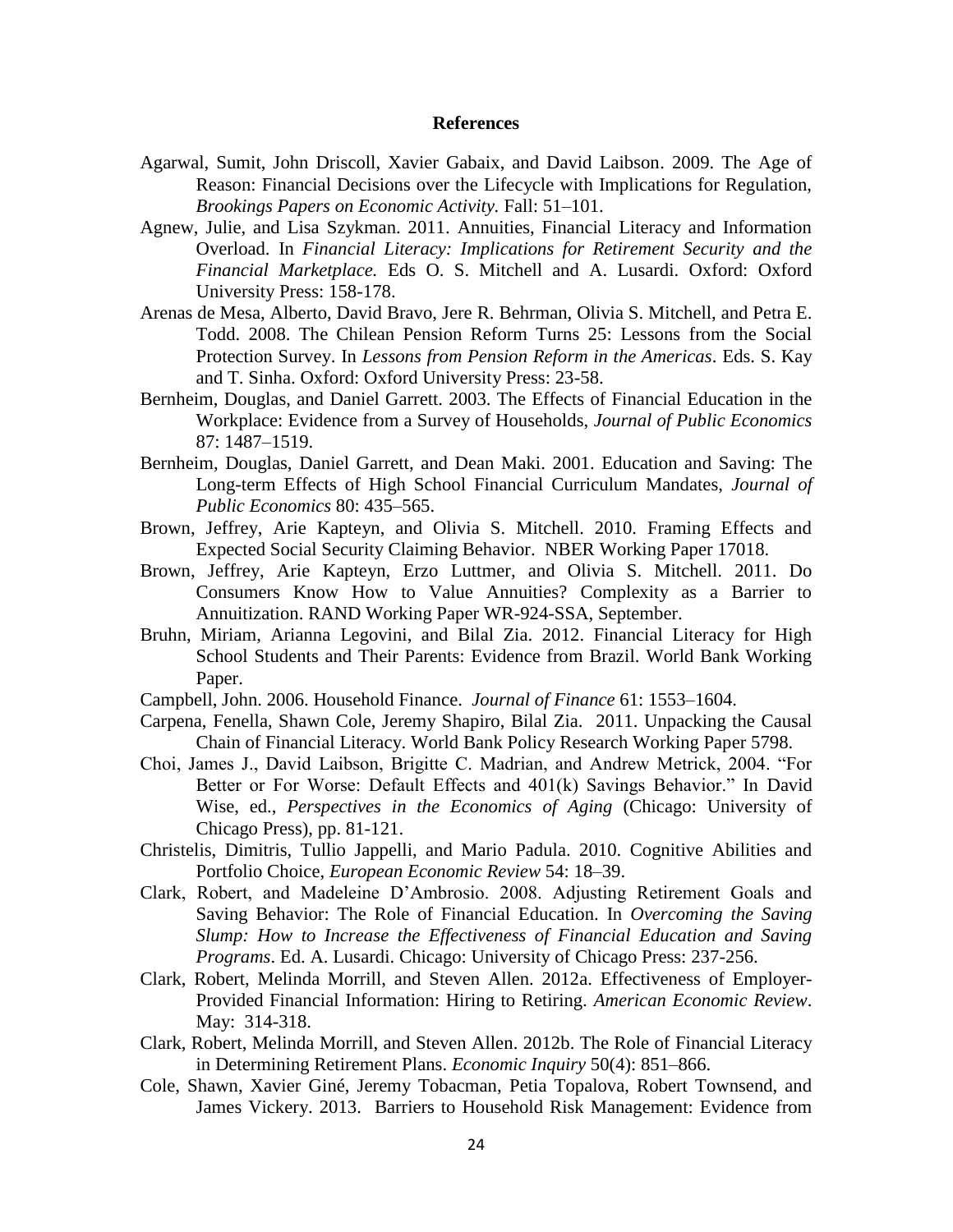India. *American Economic Journal: Applied Economics* 5(1): 104–135.

- Collins, J. Michael and Colin M. O'Rourke. 2010. Financial Education and Counseling: Still Holding Promise. *Journal of Consumer Affairs* 44(3): 483-489.
- Collins, J. Michael. 2011. Improving Financial Literacy: The Role of Nonprofit Providers. In *Financial Literacy: Implications for Retirement Security and the Financial Marketplace.* Eds. O. S. Mitchell and A. Lusardi. Oxford: Oxford University Press: 268-187.
- Commission for Financial Literacy and Retirement Income. 2010. 2010 ANZ Ngāi Tahu Financial Knowledge Survey. [http://www.cflri.org.nz/sites/default/files/docs/FL-](http://www.cflri.org.nz/sites/default/files/docs/FL-Ngai-Tahu-Fin-Knowledge-Survey-2010.pdf)[Ngai-Tahu-Fin-Knowledge-Survey-2010.pdf](http://www.cflri.org.nz/sites/default/files/docs/FL-Ngai-Tahu-Fin-Knowledge-Survey-2010.pdf)
- Crossan, Diana, David Feslier, and Roger Hurnard. 2011. Financial Literacy and Retirement Planning in New Zealand. *Journal of Pension Economics and Finance* 10(4): 619-635.
- Duflo, Esther, and Emmanuel Saez. 2003. The Role of Information and Social Interactions in Retirement Plan Decisions: Evidence from a Randomized Experiment. *Quarterly Journal of Economics* 118: 815–842.
- Duflo, Esther, and Emmanuel Saez. 2004. Implications of Pension Plan Features, Information, and Social Interactions for Retirement Saving Decisions. In *Pension Design and Structure: New Lessons from Behavioral Finance.* Eds. O. Mitchell and S. Utkus. Oxford: Oxford University Press: 137–153.
- Employee Benefit Retirement Institute. 2007. Retirement Confidence Survey. <http://www.ebri.org/surveys/rcs/>
- Elliehausen, Gregory, Christopher Lundquist, and Michael Staten. 2007. The Impact of Credit Counseling on Subsequent Borrower Behavior. *Journal of Consumer Affairs* 41(1): 1–28.
- Gerardi, Kristopher, Lorenz Goette, and Stephan Meier. 2010. Financial Literacy and Subprime Mortgage Delinquency: Evidence from a Survey Matched to Administrative Data. Federal Reserve Bank of Atlanta Working Paper 2010-10.
- Goda, Shah Gopi, Colleen Manchester, and Aaron Sojourner. 2012. What Will my Account Really be Worth? An Experiment on Exponential Growth Bias and Retirement Saving. RAND Working Paper WR-873.
- Hastings, Justine, and Lydia Tejeda-Ashton. 2008. Financial Literacy, Information, and Demand Elasticity: Survey and Experimental Evidence from Mexico. NBER Working Paper 14538.
- Hastings, Justine, and Olivia S. Mitchell. 2011. How Financial Literacy and Impatience Shape Retirement Wealth and Investment Behaviors. NBER Working Paper 16740.
- Hastings, Justine, Olivia S. Mitchell, and Eric Chyn. 2011. Fees, Framing, and Financial Literacy in the Choice of Pension Managers. In *Financial Literacy: Implications for Retirement Security and the Financial Marketplace*. Eds. O. S. Mitchell and A. Lusardi. Oxford: Oxford University Press: 101-115.
- Hubbard, G., Skinner, J., & Zeldes, S. (1995). Precautionary saving and social insurance. *Journal of Political Economy, 103,* 360–399.
- Lusardi, Annamaria (ed). 2008. *Overcoming the Saving Slump: How to Increase The Effectiveness of Financial Education and Saving Programs.* Chicago: University of Chicago Press.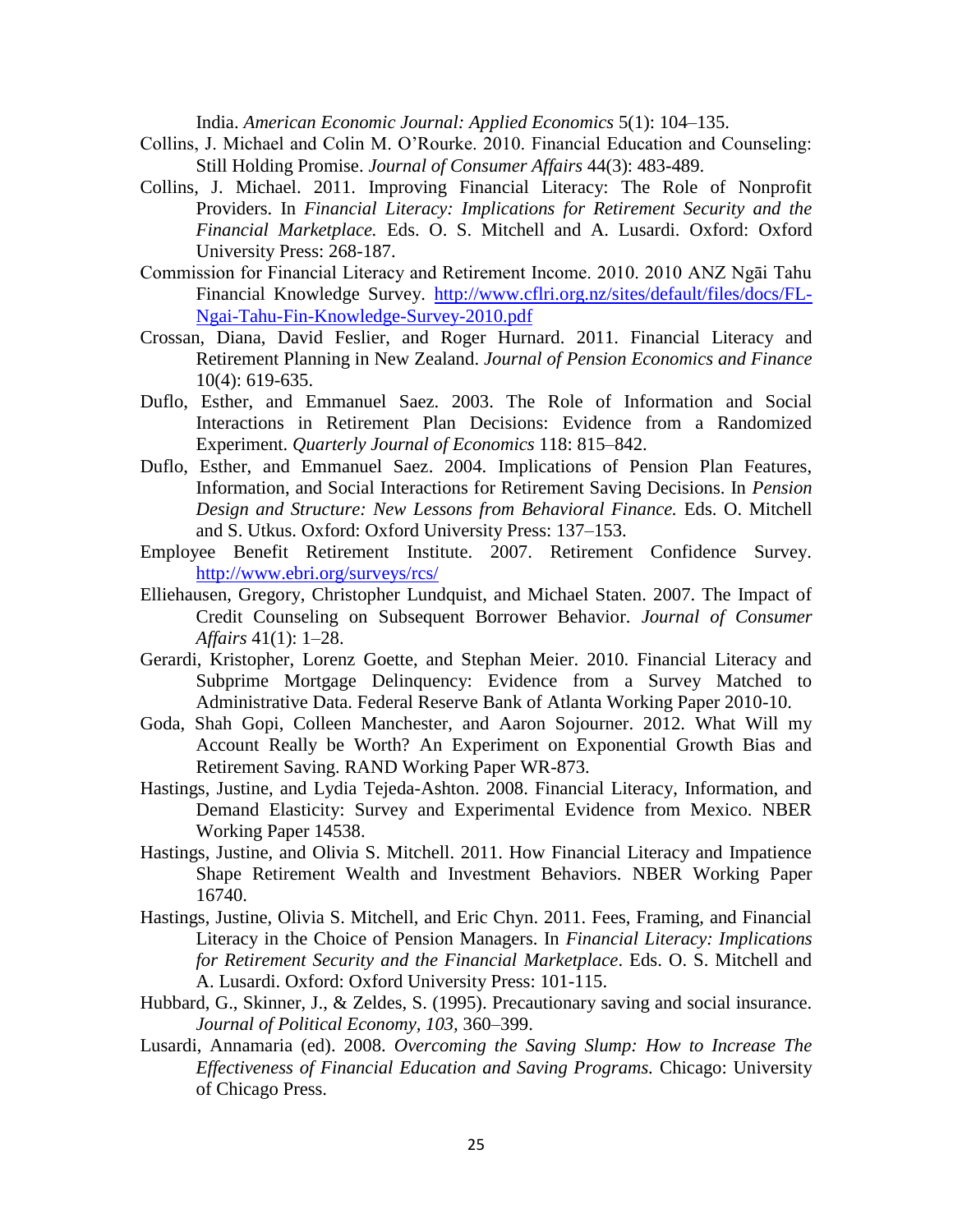- Lusardi, A. (1999). Information, expectations, and savings for retirement. In H. Aaron (Ed.), *Behavioral dimensions of retirement economics* (pp. 81-115). Washington, DC: Brookings Institution and Russell Sage Foundation.
- Lusardi, A., & Beeler, J. (2007). Saving between cohorts: The role of planning. In B. Madrian, O. Mitchell, & B. Soldo (Eds.), *Redefining retirement. How will boomers fare?* (pp. 271-295). Oxford, England: Oxford University Press.
- Lusardi, Annamaria and Olivia S. Mitchell. (2009). "How Ordinary Consumers Make Complex Economic Decisions: Financial Literacy and Retirement Readiness." NBER Working Paper 15350
- Lusardi, Annamaria and Olivia S. Mitchell. 2007a. Baby Boomers' Retirement Security: The Role of Planning, Financial Literacy and Housing Wealth. *Journal of Monetary Economics* 54: 205–224.
- Lusardi, Annamaria, and Carlo de Bassa Scheresberg. 2013. Financial Literacy and High-Cost Borrowing in the United States. Working Paper presented at the 2012 APPAM Fall Research Conference.
- Lusardi, Annamaria and Olivia S. Mitchell. 2013. "The Economic Importance of Financial Literacy: Theory and Evidence." Working Paper, The George Washington University
- Lusardi, Annamaria, and Olivia S. Mitchell. 2011a. The Outlook for Financial Literacy. In *Financial Literacy: Implications for Retirement Security and the Financial Marketplace.* Eds. O. S. Mitchell and A. Lusardi. Oxford, Oxford University Press: 1-15.
- Lusardi, Annamaria, and Olivia S. Mitchell. 2011b. Financial Literacy and Planning: Implications for Retirement Wellbeing. In *Financial Literacy: Implications for Retirement Security and the Financial Marketplace.* Eds. O. S. Mitchell and A. Lusardi. Oxford, Oxford University Press: 17-39.
- Lusardi, Annamaria, and Olivia S. Mitchell. 2011c. Financial Literacy around the World: An Overview. *Journal of Pension Economics and Finance* 10(4): 497-508.
- Lusardi, Annamaria, and Olivia S. Mitchell. 2008. Planning and Financial Literacy: How Do Women Fare? *American Economic Review* 98: 413–417.
- Lusardi, Annamaria, and Peter Tufano. 2009a. Debt Literacy, Financial Experiences, and Overindebtedness. NBER Working Paper 14808.
- Lusardi, Annamaria, and Peter Tufano. 2009b. Teach Workers about the Peril of Debt, *Harvard Business Review.* November: 22–24.
- Lusardi, Annamaria, Daniel J. Schneider, and Peter Tufano. 2011. "Financially Fragile Households: Evidence and Implications." *Brookings Papers on Economic Activity* Spring: 83–134.
- Lusardi, Annamaria, Olivia S. Mitchell, and Vilsa Curto. 2010. Financial Literacy Among the Young. *Journal of Consumer Affairs* 44 (2): 358–380.
- Lusardi, Annamaria, Punam Keller, and Adam Keller. 2008. New Ways to Make People Save: A Social Marketing Approach, In *Overcoming the Saving Slump: How to Increase the Effectiveness of Financial Education and Saving Programs.* Ed. A. Lusardi. Chicago: University of Chicago Press: 209–236.
- Lusardi, Annamaria, Punam Keller, and Adam Keller. 2008. New Ways to Make People Save: A Social Marketing Approach, In *Overcoming the Saving Slump: How to Increase the Effectiveness of Financial Education and Saving Programs*. Ed. A.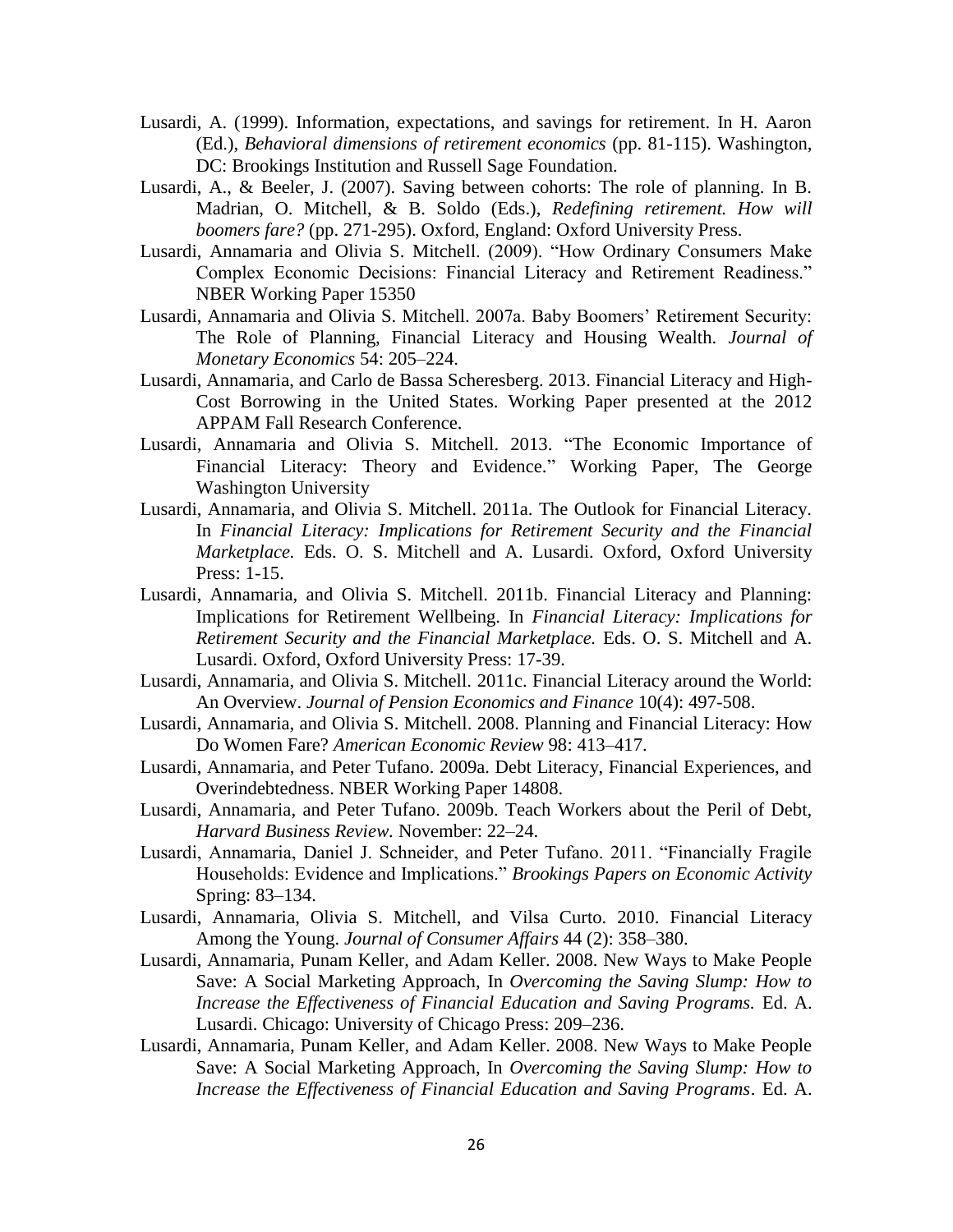Lusardi. Chicago: University of Chicago Press: 209–236.

- Lusardi, Annamaria. 2009. Household Savings Behaviour in the United States: The Role of Literacy, Information, and Financial Education Programs. In *Policymaking Insights from Behavioral Economics.* Eds. C. L. Foote, L. Goette and S. Meier. Boston, Federal Reserve of Boston: 109-149.
- Madrian, B. and D. Shea. 2001. The power of suggestion: Inertia in 401(k) participation and savings behavior. *Quarterly Journal of Economics*, 116(4), 1149–1187.
- Mandell, Lewis. 2008. Financial Education in High School. In *Overcoming the Saving Slump: How to Increase the Effectiveness of Financial Education and Saving Programs.*, Ed. A. Lusardi. Chicago: University of Chicago Press: 257–279.
- Mitchell, Olivia S. and Annamaria Lusardi (eds). 2011. *Financial Literacy: Implications for Retirement Security and the Financial Marketplace*. Oxford: Oxford University Press.
- Mitchell, Olivia S. and Kent Smetters (eds). 2013. *The Market for Retirement Financial Advice.* Oxford: Oxford University Press. *Forthcoming*.
- Mitchell, Olivia S., John Piggott, and Noriyuki Takayama (eds). 2011.*Securing Lifelong Retirement Income: Market Developments and Policy Issues*. Oxford: Oxford University Press.
- Organization for Economic Co-Operation and Development (OECD). 2005. *Improving Financial Literacy: Analysis of Issues and Policies*. Paris, France: OECD.
- Poterba, James, Steven Venti, and David Wise. 2008. The Changing Landscape of Pensions in the United States. In *Overcoming the Saving Slump: How to Increase the Effectiveness of Financial Education and Saving Programs*. Ed. A. Lusardi. Chicago: University of Chicago Press: 17–46.
- Romagnoli, Angela and Maurizio Trifilidis. 2012. Does Financial Education in School Work? Evidence from Italy. Bank of Italy Working Paper.
- Song, Changcheng. 2011. Financial Illiteracy and Pension Contributions: A Field Experiment on Compound Interest in China. University of California, Berkeley Working Paper.
- Tennyson, Sharon and Chau Nguyen. 2001. State Curriculum Mandates and Student Knowledge of Personal Finance. *Journal of Consumer Affairs* 35 (2): 241-262.
- Van Rooij, Maarten, Annamaria Lusardi, and Rob Alessie. 2011. Financial Literacy and Stock Market Participation. *Journal of Financial Economics* 101(2): 449–472.
- Van Rooij, Maarten, Annamaria Lusardi, and Rob Alessie. 2012. Financial Literacy, Retirement Planning, and Households Wealth. *Economic Journal* 122: 449–478.
- Way, Wendy and Karen Holden. 2009. Teachers' Background and Capacity to Teach Personal Finance: Results of a National Study. *Journal of Financial Counseling and Planning* 20(2): 64-78.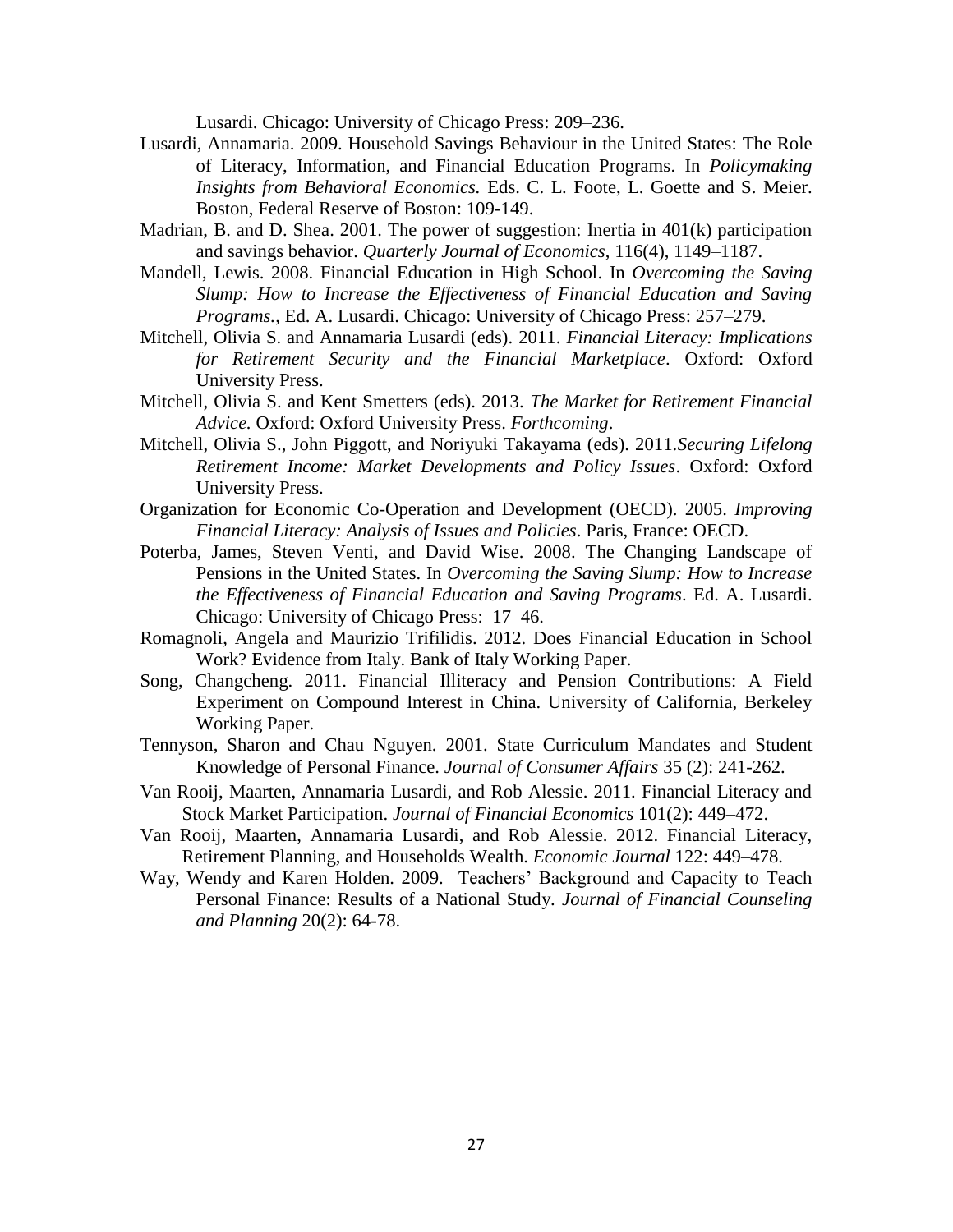**Table 1. Planning and Total Net Worth for Original Health and Retirement Study (HRS) (1992) and Early Baby Boomer (EBB) (2004) Respondents** (2004 \$)

| Group                                         | Sample | 25 <sub>th</sub> | <b>Median</b><br>75 <sub>th</sub> |                | Mean    |  |  |  |
|-----------------------------------------------|--------|------------------|-----------------------------------|----------------|---------|--|--|--|
|                                               | $\%$   | Percentile(\$)   | ้\$)                              | Percentile(\$) | (\$)    |  |  |  |
| A. Original HRS Response to Planning Question |        |                  |                                   |                |         |  |  |  |
| Hardly at                                     | 32.0   | 10,098           | 76,906                            | 200,613        | 224,311 |  |  |  |
| All                                           |        |                  |                                   |                |         |  |  |  |
| A Little                                      | 14.3   | 37,699           | 126,562                           | 290,149        | 343,145 |  |  |  |
| Some                                          | 24.8   | 72,032           | 173,753                           | 367,298        | 340,681 |  |  |  |
| A Lot                                         | 28.9   | 71,393           | 173,686                           | 356,796        | 353,523 |  |  |  |
| <b>B. EBB Response to Planning Question</b>   |        |                  |                                   |                |         |  |  |  |
| Hardly at                                     | 27.5   | 9,100            | 80,000                            | 271,000        | 315,644 |  |  |  |
| All                                           |        |                  |                                   |                |         |  |  |  |
| A Little                                      | 17.0   | 63,500           | 173,400                           | 392,000        | 364,464 |  |  |  |
| Some                                          | 27.9   | 53,000           | 189,000                           | 447,200        | 366,074 |  |  |  |
| A Lot                                         | 27.6   | 54,000           | 201,700                           | 470,900        | 513,211 |  |  |  |

Note: Percentages of respondents in each planning group are conditional on being asked the planning question. Respondents/spouses age 51–56; all figures weighted using household weights. (2004 \$) Source: Authors' calculations.

| Table 2. Planning and Wealth Holdings in the Health and Retirement Study |
|--------------------------------------------------------------------------|
| (US\$ 2004)                                                              |

|            | <b>Non-planners</b> | <b>Simple</b>   | <b>Serious</b>  | <b>Successful</b> |
|------------|---------------------|-----------------|-----------------|-------------------|
|            |                     | <b>Planners</b> | <b>Planners</b> | <b>Planners</b>   |
| 25th       | 30,400              | 107,750         | 171,000         | 197,500           |
| percentile |                     |                 |                 |                   |
| Median     | 122,000             | 307,750         | 370,000         | 410,000           |
| 75th       | 334,500             | 641,000         | 715,000         | 781,500           |
| percentile |                     |                 |                 |                   |
| Mean       | 338,418             | 742,843         | 910,382         | 1,002,975         |

Notes: This table reports the distribution of total net worth across different planning types. 'Simple' Planners are those who tried to calculate how much they need to save for retirement; 'Serious' Planners are those who were able to develop a saving plan; and 'Successful' Planners are those who were able to stick to their saving plan. The total number of observations is 1,269. Source: Authors' calculations